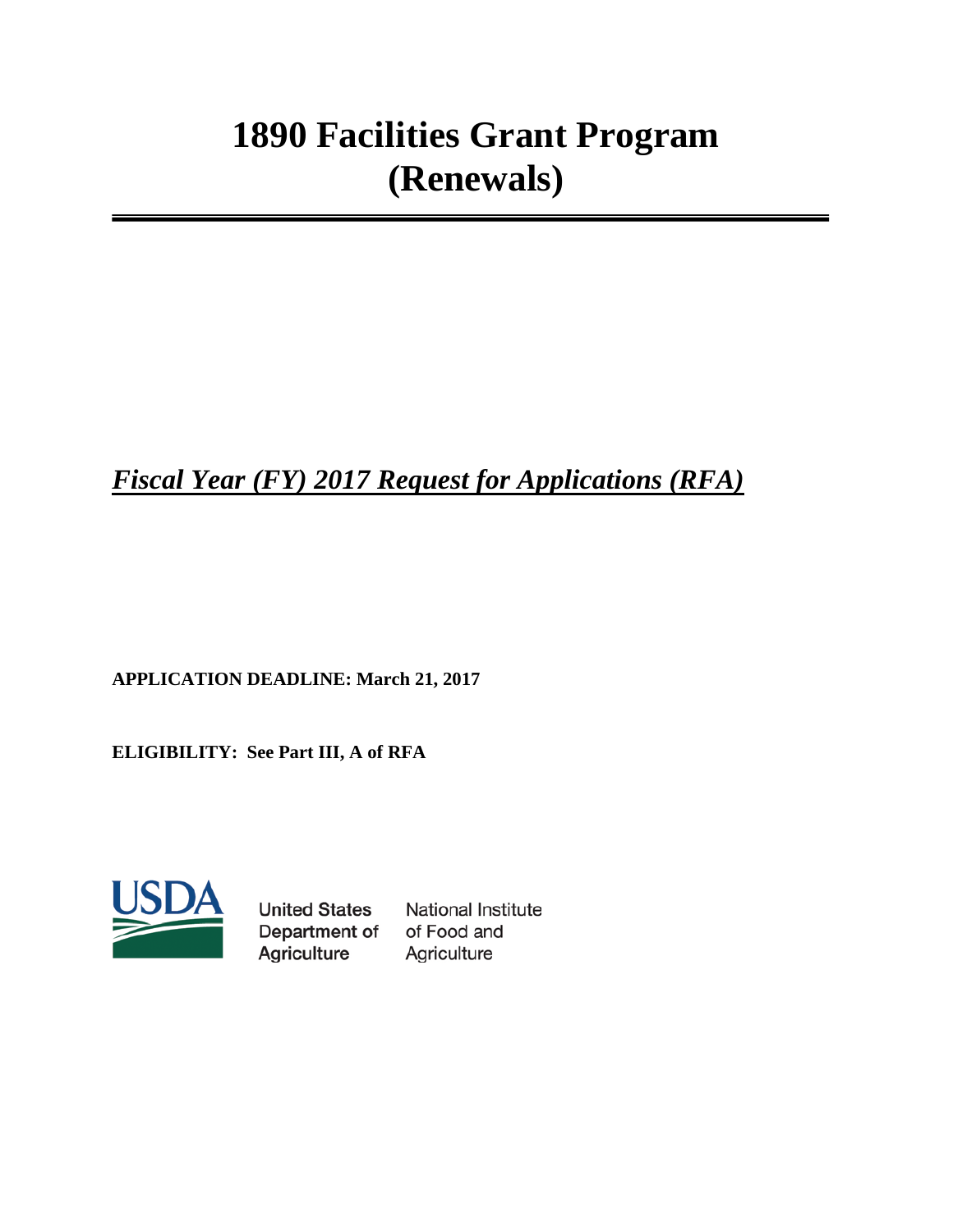## **NATIONAL INSTITUTE OF FOOD AND AGRICULTURE; U.S. DEPARTMENT OF AGRICULTURE**

## **1890 FACILITIES GRANT PROGRAM (RENEWALS)**

## **INITIAL ANNOUNCEMENT**

**CATALOG OF FEDERAL DOMESTIC ASSISTANCE:** This program is listed in the Catalog of Federal Domestic Assistance under **10.500**.

**DATES:** Applications must be received by **5 p.m. Eastern Time** on **March 21, 2017.** Applications received after this deadline will normally not be considered for funding (see Part IV, C of this RFA). Comments regarding this request for applications (RFA) are requested within six months from the issuance of this notice. Comments received after that date will be considered to the extent practicable.

**STAKEHOLDER INPUT:** We at the National Institute of Food and Agriculture (NIFA) seek your comments about this RFA. We will consider your comments when we develop the next RFA for the program, if applicable, and we'll use them to meet the requirements of section 103(c)(2) of the Agricultural Research, Extension, and Education Reform Act of 1998 (7 U.S.C. 7613(c)(2)). Submit your written stakeholder comments by the deadline set forth in the DATES portion of this notice via email to **[Policy@nifa.usda.gov.](mailto:Policy@nifa.usda.gov)** (This email address is only for receiving comments regarding this RFA and *not* for requesting information or forms.) In your comments, please state that you are responding to the 1890 Facilities Grant Program (Renewals) RFA.

**EXECUTIVE SUMMARY:** NIFA requests applications for the 1890 Facilities Grant Program (1890 FGP) for fiscal year (FY) 2017 for the acquisition and improvement of agricultural and food sciences facilities and equipment, including libraries, so that the eligible 1890 land-grant institutions, including Tuskegee University, West Virginia State University, and Central State University (per Section 7129 of Pub. L. 113-79) may participate fully in the development of human capital in the food, agricultural, and human sciences.

The anticipated amount available for renewal grants in FY 2017 is approximately \$18.9 million. This RFA is being released prior to the passage of an appropriations act for FY 2017. Enactment of additional continuing resolutions or an appropriations act may affect the availability or level of funding for this program.

This notice identifies the objectives for 1890 FGP projects, deadline dates, funding information, eligibility criteria for projects and applicants, and application forms and associated instructions needed to apply for an 1890 FGP grant.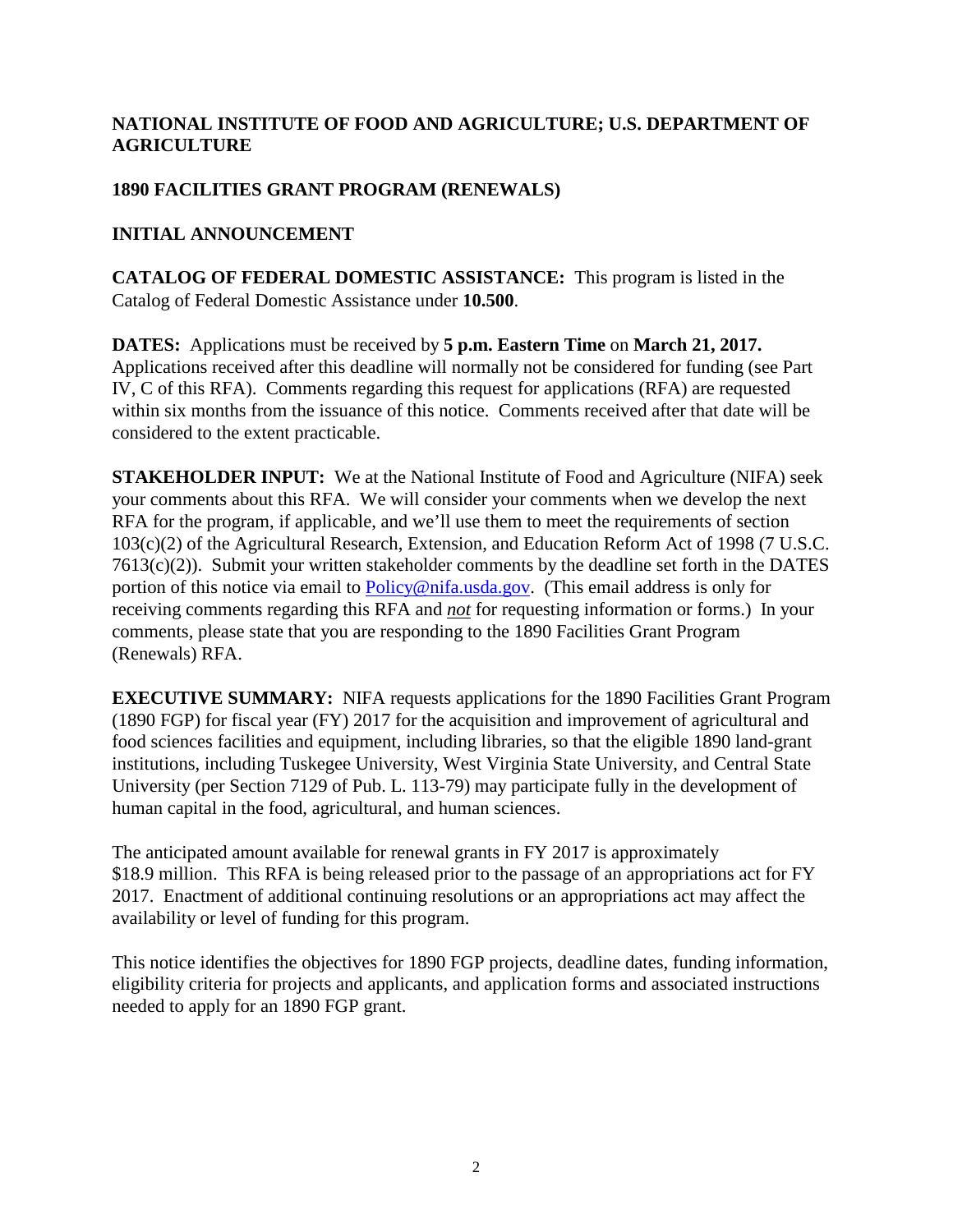# **Table of Contents**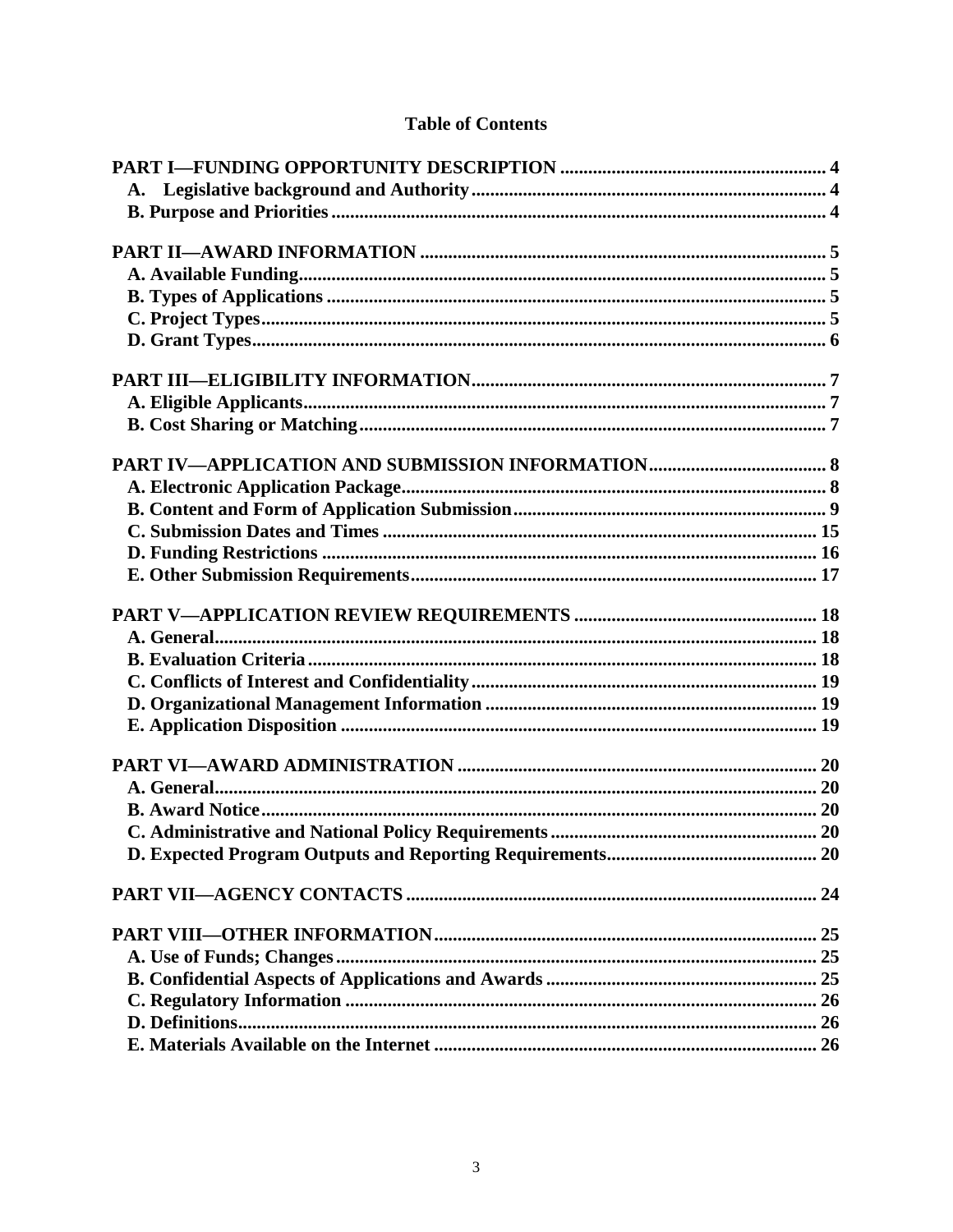## <span id="page-3-0"></span>**PART I—FUNDING OPPORTUNITY DESCRIPTION**

#### <span id="page-3-1"></span>**A. Legislative background and Authority**

Pursuant to the authority contained in Section 1447 of the National Agricultural Research, Extension, and Teaching Policy Act of 1977 (NARETPA), 7 U.S.C. 3222b, as reauthorized by Section 7112 of the Agricultural Act of 2014 (Pub. L. 113-79), grants will be awarded under the Facilities Grants Program to the eligible 1890 land-grant institutions, including Tuskegee University, West Virginia State University, and Central State University (per Section 7129 of Pub. L. 113-79).

#### **For information about stakeholder input and how it was utilized in development for the RFA, see Part VIII, E.**

#### <span id="page-3-2"></span>**B. Purpose and Priorities**

The 1890 FGP supports the **[USDA Research, Education and Economics \(REE\) 2014 Action](http://nifa.usda.gov/resource/ree-action-plan)  Plan -** *[Strategic Goal](http://nifa.usda.gov/resource/ree-action-plan) #6: Education and Science Literacy* to recruit, cultivate, and develop the next generation of scientists and leaders, and to produce a highly-skilled workforce for food, agriculture, natural resources, forestry, and environmental systems. The 1890 FGP also supports **[NIFA Strategic Goal](http://nifa.usda.gov/resource/nifa-strategic-plan-fy2014-fy2018) #1:** *Catalyze exemplary and relevant research, education and extension programs; and* **sub-goal #1.7**. -- to ensure the development of human capital, communities, and a diverse workforce through research, education, extension and engagement programs in food and agricultural sciences to support a sustainable agriculture system.

Facilities awards will be made for the acquisition and improvement of food, agricultural, and human sciences facilities and equipment, including libraries, so that the 1890 land-grant institutions, including Tuskegee University may participate fully in the production of human capital in the food and agricultural sciences. Priorities for the eligible institutions are set in the facilities plans of work that are submitted to NIFA for review and approval.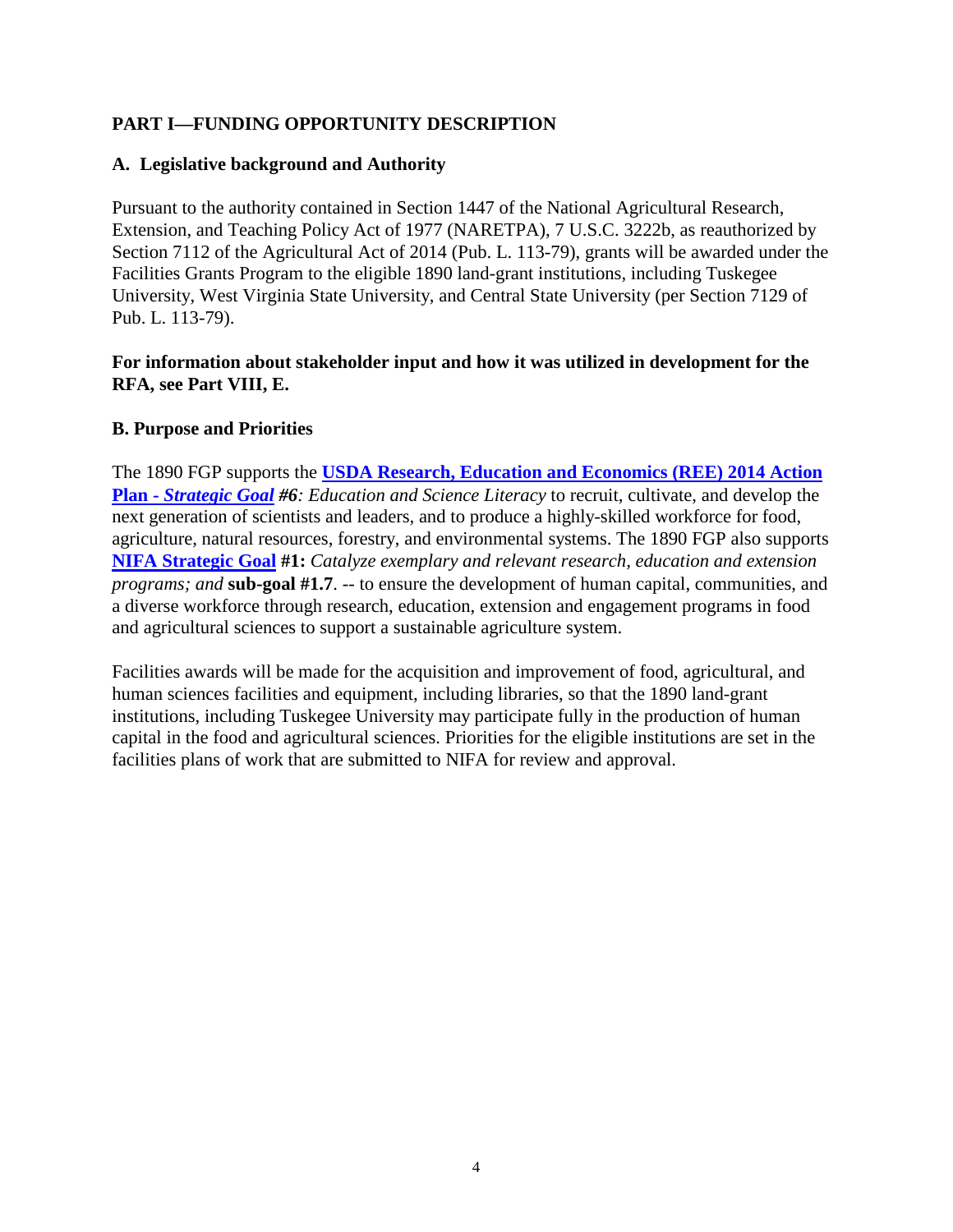# <span id="page-4-0"></span>**PART II—AWARD INFORMATION**

## <span id="page-4-1"></span>**A. Available Funding**

The anticipated amount available for **1890 FGP grant** in FY **2017** is approximately \$18.9 million. This RFA is being released prior to the passage of an appropriations act for FY 2017. Enactment of additional continuing resolutions or an appropriations act may affect the availability or level of funding for this program.

NIFA will distribute sixty percent (60%) of grants in equal amounts among 1890 institutions, and distribute the remaining forty percent (40%) in accordance with the formula applicable to 40 percent of the funding in Section 1444(b)(2)(B) of NAREPTA 7 U.S.C. § 3221(b)(2)(B).

The Automated Standard Applications for Payment System (ASAP), operated by the Department of Treasury's Bureau of the Fiscal Service, is the designated payment system for awards resulting from this RFA. For more information see [https://www.fiscal.treasury.gov/fsservices/gov/pmt/asap/asap\\_home.htm.](https://www.fiscal.treasury.gov/fsservices/gov/pmt/asap/asap_home.htm)

## <span id="page-4-2"></span>**B. Types of Applications**

In FY 2017, you may only submit a Renewal application to the 1890 FGP. Renewal applications should be submitted by Institutions who have already submitted a Five-Year Plan of Work for FY 2013 through FY 2017 (a Four-Year Plan of Work for FY 2014 through FY 2017 for Central State University).

**Renewal application**. This is a project application that requests additional funding for a project beyond the period that was approved in an original or amended award. Applications for renewed funding must contain the same information as required for new applications; they also must contain a Progress Report (see Project Narrative, Part IV). We must receive renewal applications by the relevant due dates.

## <span id="page-4-3"></span>**C. Project Types**

**Facilities projects**. In FY 2017, eligible applicants should request funding for an additional year at the amount specified for their institution. Allocations are as listed below:

**The anticipated FY 2017 distribution is the same as the FY 2016 distribution, which follows: Alabama A&M University, \$952,994; Tuskegee University, \$952,994; University of Arkansas-Pine Bluff, \$904,541; Delaware State University, \$700,653; Florida A&M University, \$917,876; Fort Valley State University, \$1,003,451; Kentucky State University, \$1,085,676; Southern University, \$839,115; University of Maryland-Eastern Shore, \$806,689; Lincoln University, \$1,185,482; Alcorn State University, \$885,957; North Carolina A&T State University, \$1,120,433; Central State University, \$1,299,250; Langston University, \$991,768; South Carolina State University, \$873,540; Tennessee State**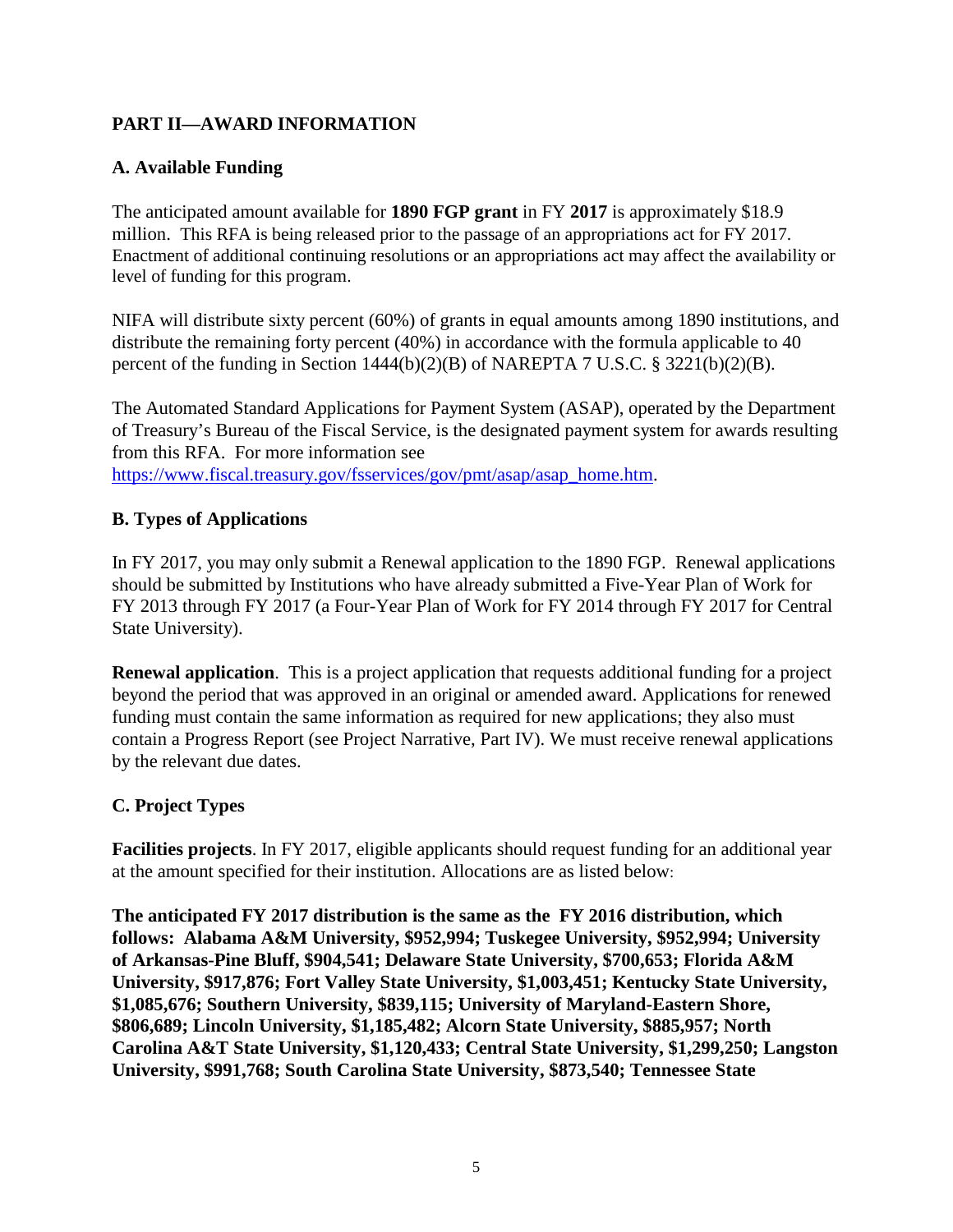## **University, \$1,089,533; Prairie View A&M University, \$1,510,902; Virginia State University, \$992,573; and West Virginia State University, \$826,073.**

## <span id="page-5-0"></span>**D. Grant Types**

<span id="page-5-1"></span>**Regular.** Regular grant supports targeted original scientific Research, Education/Teaching, Extension, or Integrated Projects. An eligible, individual institution, independent branch campus, or branch institution of a State system may submit a grant application for project activities to be undertaken principally on behalf of its own students or faculty, and to be managed primarily by its own personnel. The applicant executes the project without the requirement of sharing grant funds with other project partners.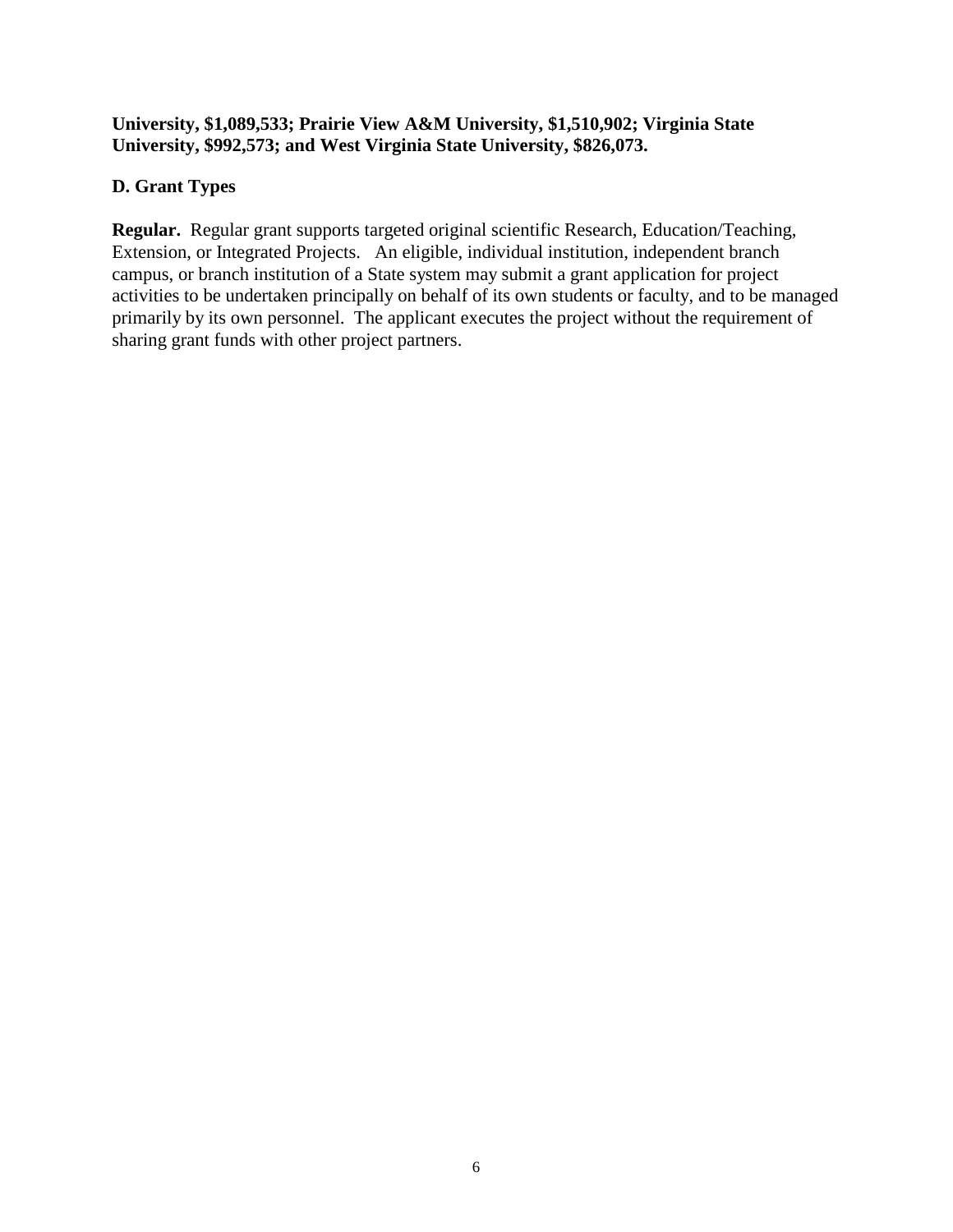# **PART III—ELIGIBILITY INFORMATION**

## <span id="page-6-0"></span>**A. Eligible Applicants**

Applications may only be submitted by eligible 1890 Land-Grant Institutions, including Tuskegee University, West Virginia State University, and Central State University (per Section 7129 of Pub. L. 113-79). Award recipients may subcontract to organizations not eligible to apply provided such organizations are necessary for the conduct of the project. Failure to meet an eligibility criterion by the application deadline may result in the application being excluded from consideration or, even though an application may be reviewed, will preclude NIFA from making an award.

The eligible institutions as identified in Section 1447 of the National Agricultural Research, Extension, and Teaching Policy Act of 1977 (NARETPA), 7 U.S.C. 3222b, as amended by Section 7129 of the Agricultural Act of 2014, are: Alabama A&M University, Tuskegee University, University of Arkansas-Pine Bluff, Delaware State University, Florida A&M University, Fort Valley State University, Kentucky State University, Southern University, University of Maryland-Eastern Shore, Lincoln University, Alcorn State University, North Carolina A&T State University, Central State University, Langston University, South Carolina State University, Tennessee State University, Prairie View A&M University, Virginia State University, and West Virginia State University.

## <span id="page-6-1"></span>**B. Cost Sharing or Matching**

NIFA does not require matching support for this program and matching resources will not be factored into the review process as evaluation criteria.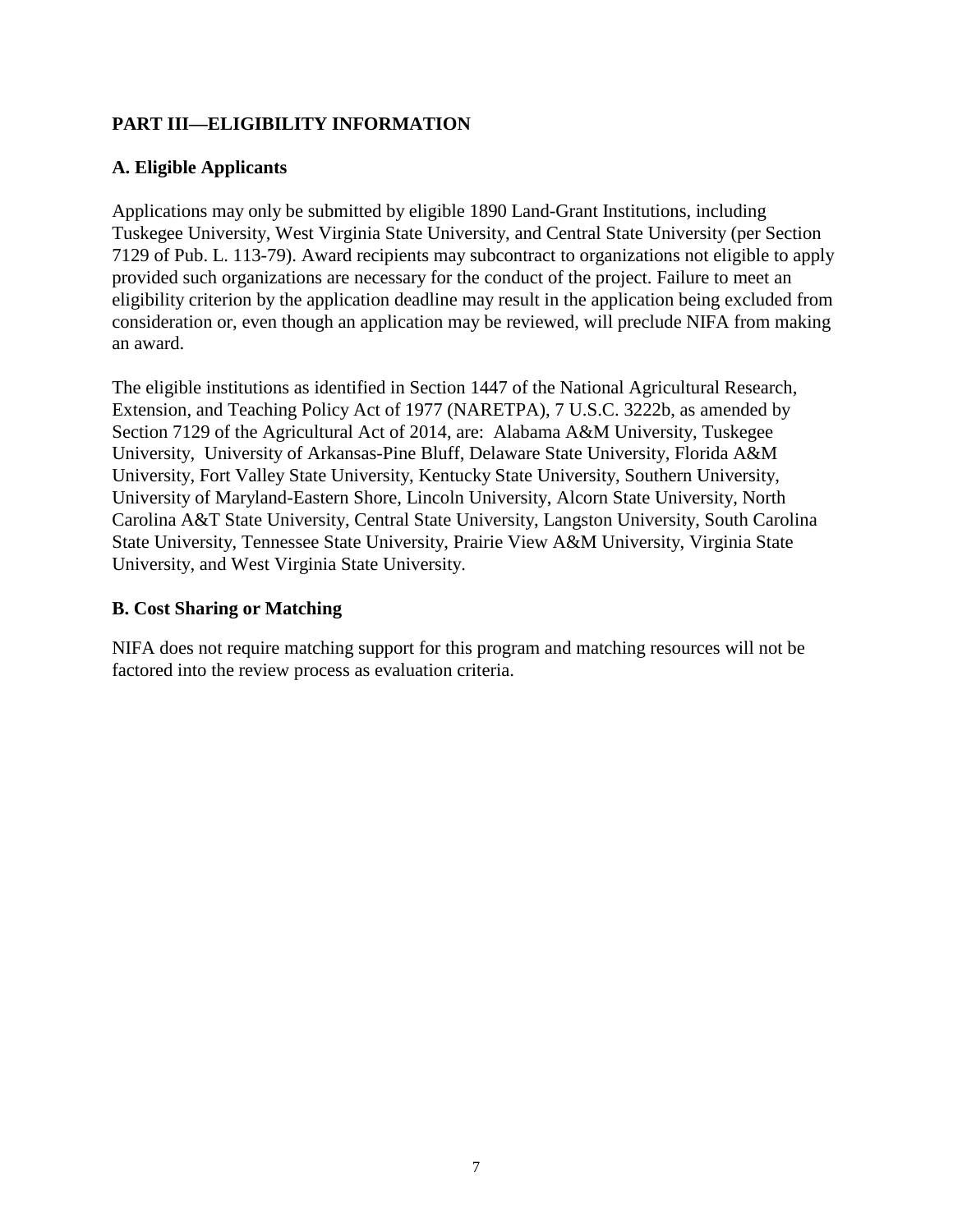# <span id="page-7-0"></span>**PART IV—APPLICATION AND SUBMISSION INFORMATION**

## <span id="page-7-1"></span>**A. Electronic Application Package**

Only electronic applications may be submitted via Grants.gov to NIFA in response to this RFA. We urge you to submit early to the Grants.gov system. For information about the pre-award phase of the grant lifecycle see [http://www.grants.gov/web/grants/learn-grants/grants-101/pre](http://www.grants.gov/web/grants/learn-grants/grants-101/pre-award-phase.html)[award-phase.html.](http://www.grants.gov/web/grants/learn-grants/grants-101/pre-award-phase.html)

## **New Users of Grants.gov**

Prior to preparing an application, we recommend that the Project Director/Principal Investigator (PD/PI) first contact an Authorized Representative (AR, also referred to as Authorized Organizational Representative, or AOR) to determine if the organization is prepared to submit electronic applications through Grants.gov. If not (e.g., the institution/organization is new to the electronic grant application process through Grants.gov), then the one-time registration process must be completed **PRIOR** to submitting an application. It can take as long as two weeks to complete the registration process so it is critical to begin as soon as possible. In such situations, the AR should go to **"Register," in the top right corner of the Grants.gov web page (or go to**  <http://www.grants.gov/web/grants/register.html>**), for information on registering the institution/organization with Grants.gov.** Part II,1 of the NIFA Grants.gov Application Guide contains detailed information regarding the registration process. Refer to item 2, below, to locate the "NIFA Grants.gov Application Guide."

## **Steps to Obtain Application Package Materials**

To receive application materials:

1. You must download and install a version of [Adobe Reader](https://get.adobe.com/reader/) compatible with Grants.gov to access, complete, and submit applications. For basic system requirements and download instructions, see [http://www.grants.gov/web/grants/applicants/adobe-software](http://www.grants.gov/web/grants/applicants/adobe-software-compatibility.html)[compatibility.html.](http://www.grants.gov/web/grants/applicants/adobe-software-compatibility.html) Grants.gov has a test package that will help you determine whether your current version of Adobe Reader is compatible.

To obtain the application package from Grants.gov, go to <http://www.grants.gov/web/grants/applicants/download-application-package.html> and enter the **Funding Opportunity Number: USDA-NIFA-EF47-006205.**

From the search result, click "Select Package" to access the application package. A Grant Application Package is tied to a particular funding opportunity. You may submit an application ONLY to the particular funding opportunity to which the Grant Application Package is associated.

Contained within the application package is the "NIFA Grants.gov Application Guide." This guide contains an introduction and general Grants.gov instructions, information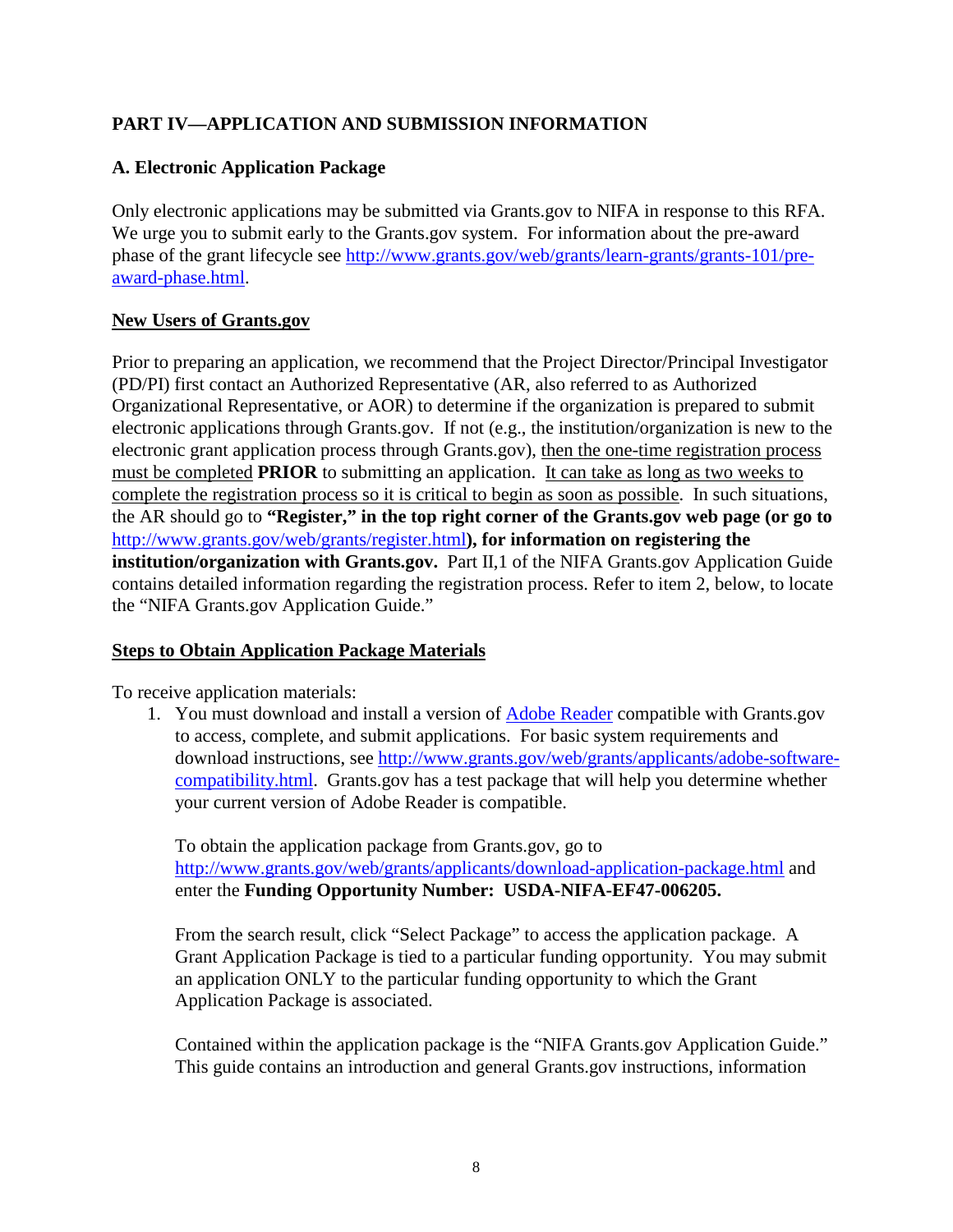about how to use a Grant Application Package in Grants.gov, and instructions on how to complete the application forms.

**If you require assistance to access the application package** (e.g., downloading or navigating Adobe forms) **or submitting the application,** refer to resources available on the Grants.gov website [\(http://www.grants.gov/web/grants/applicants/applicant-tools](http://www.grants.gov/web/grants/applicants/applicant-tools-and-tips.html)[and-tips.html\)](http://www.grants.gov/web/grants/applicants/applicant-tools-and-tips.html). Grants.gov assistance is also available at:

Grants.gov customer support 800-518-4726 Toll-Free or 606-545-5035 Business Hours: 24 hours a day, 7 days a week. Closed on [federal holidays.](http://www.opm.gov/policy-data-oversight/snow-dismissal-procedures/federal-holidays/) Email: [support@grants.gov](mailto:support@grants.gov)

Grants.gov iPortal (see [https://grants-portal.psc.gov/Welcome.aspx?pt=Grants\)](https://grants-portal.psc.gov/Welcome.aspx?pt=Grants): Top 10 requested help topics (FAQs), Searchable knowledge base, self-service ticketing and ticket status, and live web chat (available 7 a.m. - 9 p.m. EST). Have the following information available when contacting Grants.gov:

- Funding Opportunity Number (FON)
- Name of agency you are applying to
- Specific area of concern

## <span id="page-8-0"></span>**B. Content and Form of Application Submission**

You should prepare electronic applications following Parts V and VI of the NIFA Grants.gov Application Guide. This guide is part of the corresponding application package (see Section A of this part). The following is **additional information** you need to prepare an application in response to this RFA. **If there is discrepancy between the two documents, the information contained in this RFA is overriding.**

**Note the attachment requirements (e.g., PDF) in Part III, Section 3 of the guide. ANY PROPOSALS THAT ARE NON-COMPLIANT WITH THE REQUIREMENTS (e.g., content format, PDF file format, file name restrictions, and no password protected files) WILL BE AT RISK OF BEING EXCLUDED FROM NIFA REVIEW. Grants.gov does not check for NIFA required attachments or whether attachments are in PDF format; see Part III, Section 6.1 of the guide for how to check the manifest of submitted files. Partial applications will be excluded from NIFA review. We will accept subsequent submissions of an application until close of business on the closing date in the RFA (see Part V, 2.1 of the NIFA Grants.gov Application Guide for further information).**

**For any questions related to the preparation of an application,** review the NIFA Grants.gov Application Guide and the applicable RFA. If assistance is still needed for preparing application forms content, contact:

- Email: electronic@nifa.usda.gov
- Phone: 202-401-5048
- Business hours: Monday through Friday,  $7$  a.m.  $-5$  p.m. EST, excluding [federal holidays.](https://www.opm.gov/policy-data-oversight/snow-dismissal-procedures/federal-holidays/)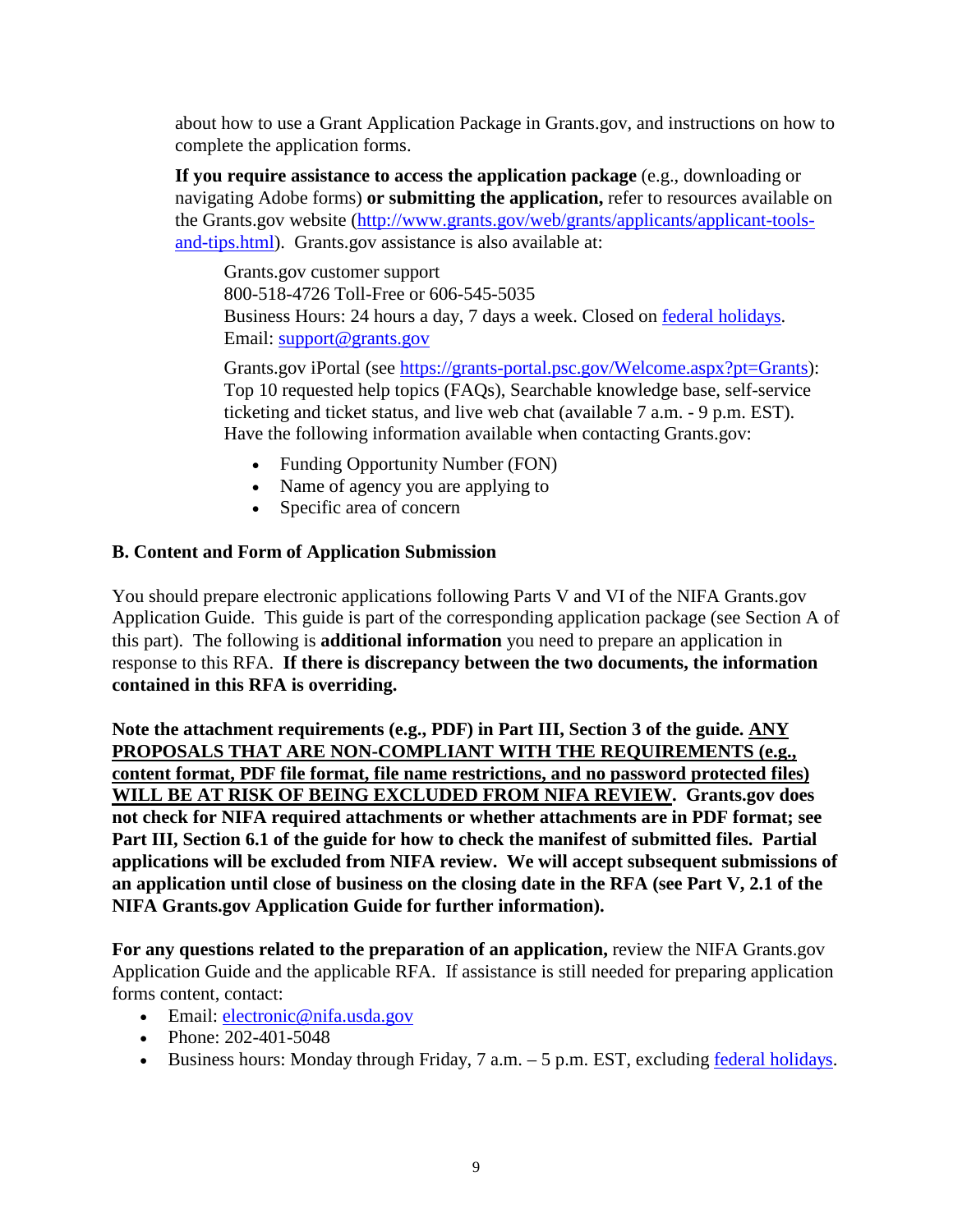## **1. SF 424 R&R Cover Sheet**

Information related to the questions on this form is dealt with in detail in Part V, 2 of the NIFA Grants.gov Application Guide. See Part V, Section 2.18 of the NIFA Grants.gov Application Guide for the required certifications and assurances (e.g., Prohibition Against Entities Requiring Certain Internal Confidentiality Agreements).

## **2. SF 424 R&R Project/Performance Site Location(s)**

Detailed information related to the questions on this form is available in Part V, 3 of the NIFA Grants.gov Application Guide.

## **3. R&R Other Project Information Form**

Detailed information related to the questions on this form is available in Part V, 4 of the NIFA Grants.gov Application Guide.

## **a. Field 7. Project Summary/Abstract.**

The summary should also include the relevance of the project to the goals of **1890 FGP**. See Part V. 4.7 of NIFA Grants.gov Application Guide for further instructions and a link to a suggested template.

## **b. Field 8. Project Narrative.**

NOTE: The Project Narrative shall not exceed fifteen (15) pages of written text, regardless of whether it is single- or double-spaced, and up to five (5) additional pages for figures and tables. We have established this maximum twenty of (20) pages to ensure fair and equitable competition. Applicants are encouraged to revisit the page numbers after converting the narrative to PDF format and make the necessary adjustments if the required page limit has been exceeded.

The Project Narrative must include all of the following:

A thorough description of the acquisition, renovation, and/or construction effort(s) being proposed is required. The effort(s) should be realistic in light of time and funding constraints and available institutional resources. The specific required components are:

**(i) Statement of Need –** Clearly describe the activities to be conducted during the **current year** of your 1890 Facilities plan of work. In accordance with the recommended funding allocation within each institution, the research, teaching and extension programs must each receive at least 20 percent of the annual allocation. However, if there are unique situations in your institution which warrant a deviation from these guidelines, we will consider requests for reallocation by the submission of a situation statement. The situation statement should clearly demonstrate the need for the deviation and identify the program(s) that will receive more than 20 percent of the allocation. It should also identify the program(s) that will be affected and demonstrate how they will not be negatively impacted by this decision. The situation statement should be included in the Statement of Need section.

Explain the factors or circumstances which led to your institution's need for the specific construction, renovation, and/or acquisition activities being proposed, particularly in supporting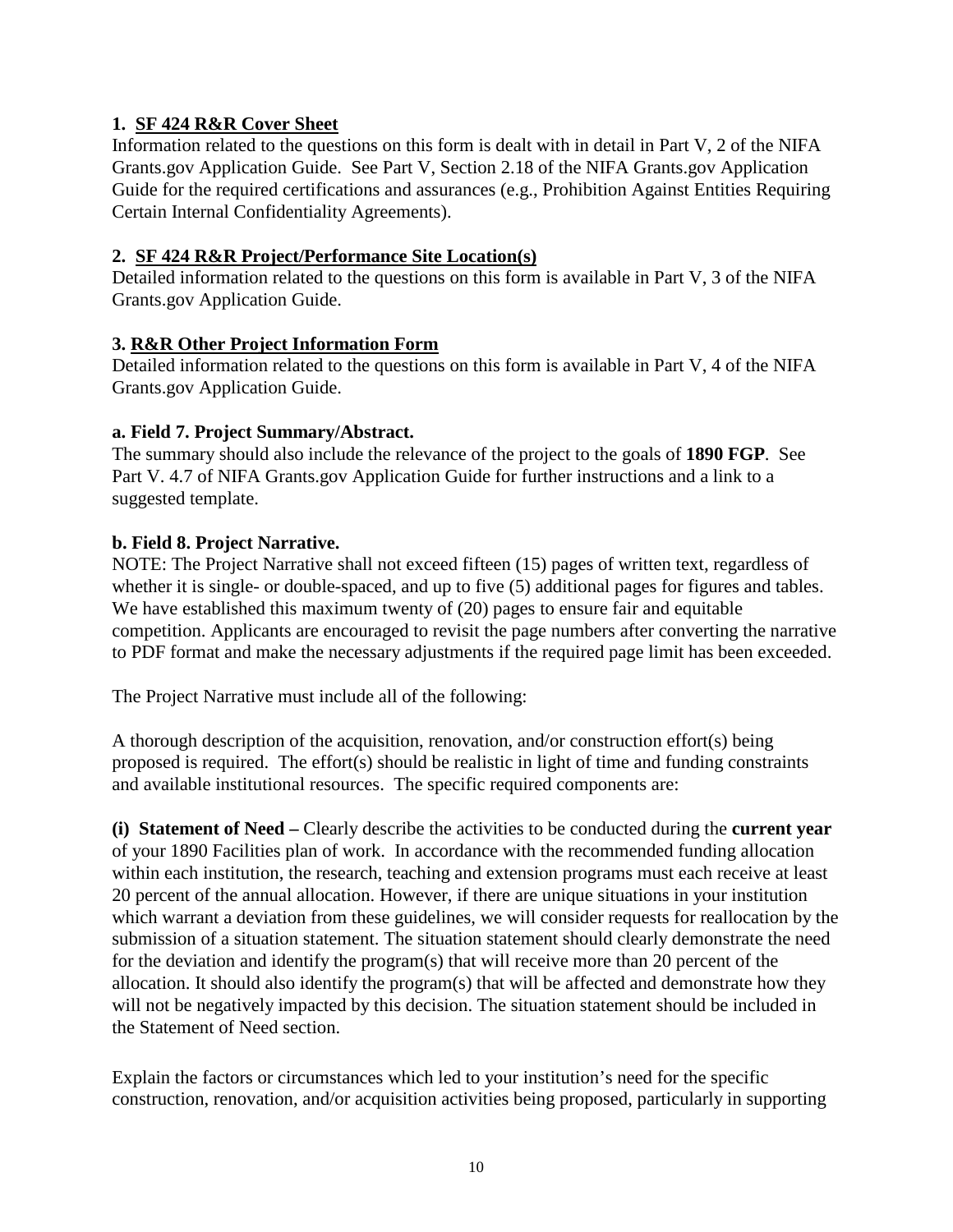relevant activities and/or programs, i.e., state what advantage will be gained through the proposed facilities. Provide statements and specific documentation on how the proposed construction relates to the University's planning efforts for programs in the Food, Agricultural, and Human Sciences. The proposed objectives and time frame for completing the proposed work should be realistic. Construction projects may have a potential for impacting the environment. At least 30 days prior to the start of any construction or major renovation project, the awardee is required to submit an Environmental Assessment to NIFA for review and approval. No activity should begin on this type of project until NIFA reviews and issues a written approval to begin construction. Please see Article 9, of the Special Terms and Conditions – C, Environmental Requirements, for further details regarding National Environmental Policy Act (NEPA) requirements.

**(ii) Objectives -** Cite and discuss the specific project objectives to be accomplished in FY 2017.

## **For current objectives that have already been approved by NIFA, please include the following:**

- **a)** the specific five-year plan of work (i.e., 1993, 1998, 2003, etc.);
- **b)** the specific goal and objective number(s) from the referenced plan of work; and
- **c)** a discussion of the objective(s).

## **For newly proposed objectives that require NIFA approval, please include the following:**

- **a)** notation that the proposed objective is **"NEW"** and requires NIFA approval;
- **b)** the specific five-year plan of work (i.e., 1993, 1998, 2003, etc.) from which the objective(s) will be funded; and
- **c)** a discussion and justification of the new objective(s).

In addition, identify approved goals and objectives that are no longer a priority for the University and should be removed from a specified plan of work.

**(iii) Procedures** – Each application must contain a comprehensive, step-by-step description of the proposed design, construction, renovation, and/or acquisition activity. For construction efforts, include gross square feet of space to be built. In addition, provide assignable square feet of space by function: research, teaching, and/or extension. Include a detailed description of the procedures that you plan to use in accomplishing project goals in the sequence in which you plan to carry them out.

## **This section should also include but not necessarily be limited to descriptions of:**

- o stakeholder involvement in problem identification, planning, implementation, and evaluation;
- o proposed project activities, listed sequentially;
- o techniques to be employed in this project, including their feasibility and rationale;
- o milestones with target and identification of monitoring and controlling activities;
- o identification of designated parties who will specifically monitor and control the timeline to increase the likelihood for achieving objectives;
- o methods for documenting progress toward project goals;
- o expected results;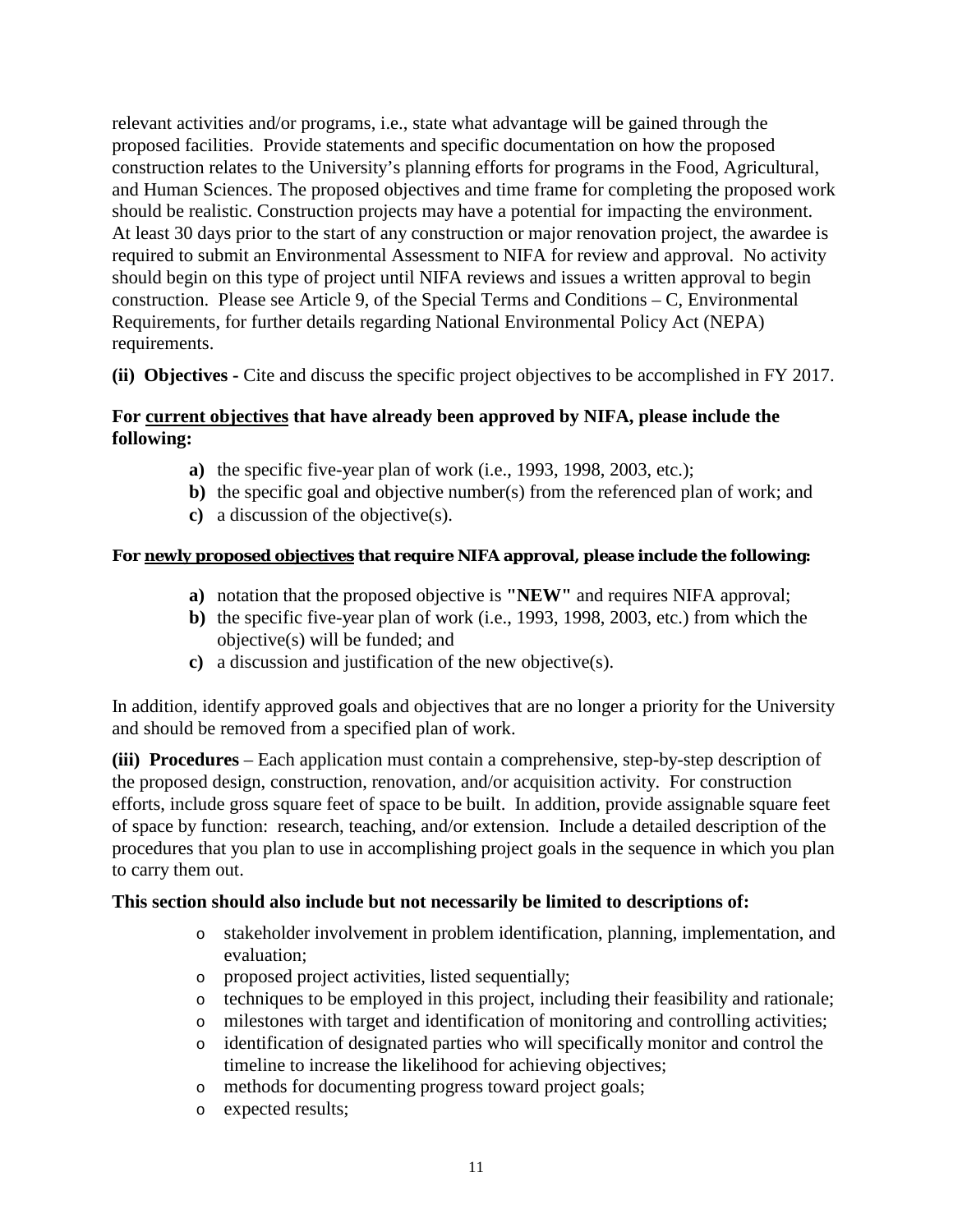- o how research, extension, and/or education will be supported via the project;
- o how data will be analyzed or interpreted;
- o plans to communicate results to stakeholders and the public;
- o risk assessment analysis;
- o pitfalls that might be encountered; and
- o limitations to proposed procedures.

**(iv) Timetable** – Provide a milestone chart for accomplishing each facility objective. Provide a chart that sets forth all major phases of the project, with the beginning and ending dates for each milestone. This should be prepared as a function of time either on a quarterly, semiannual, or annual basis.

**(v) Performance Reports -** In accordance with the award terms and conditions, an annual performance report is due to NIFA 90 days after completion of the first 12 months of the initial grant award and annually thereafter during the project period. Please report all work performed during the previous 12-month period, including any funded or unfunded time extensions.

**Grantees are to submit annual summary reports for the current plan of work (i.e., 2013 – 2017 for most institutions and 2014 - 2017** for Central State University) **with the FY 2017 Renewal application. Annual summary reports for previous five-year plans (i.e., plans submitted in 2003 and 2008) that remain open, must be submitted to NIFA's web-based inventory system that facilitates both grantee submissions of project outcomes and public access to information on Federally-funded projects (REEport).** The details of these reporting requirements are included in the award terms and conditions. **If no progress was made, an explanation should be provided indicating why no work was completed.**

**(vi) Financial Reports –** In accordance with the terms and conditions of this program, the grantee must submit annual SF-425s (annual financial reports) for every open 1890's Facilities award. The form can be found at

**[http://www.whitehouse.gov/sites/default/files/omb/assets/grants\\_forms/SF-425.pdf](http://www.whitehouse.gov/sites/default/files/omb/assets/grants_forms/SF-425.pdf)**

## **c. Field 12. Add Other Attachments**

See Part V. Section 4.12 of the NIFA Grants.gov Application Guide (Field 12 on the form) for instructions regarding mandatory Felony Convictions or Tax Delinquent Status.

Include the Budget Justification in this field. See end of **Section 6** of this subpart for instructions regarding a budget justification.

**Expected Outcomes (PDF Attachment) -** Title the attachment "Expected Outcomes" in the document header and save file as "ExpectedOutcomes". Please use a format, similar to what is provided below, to submit expected impacts and attach it as the last page of the application.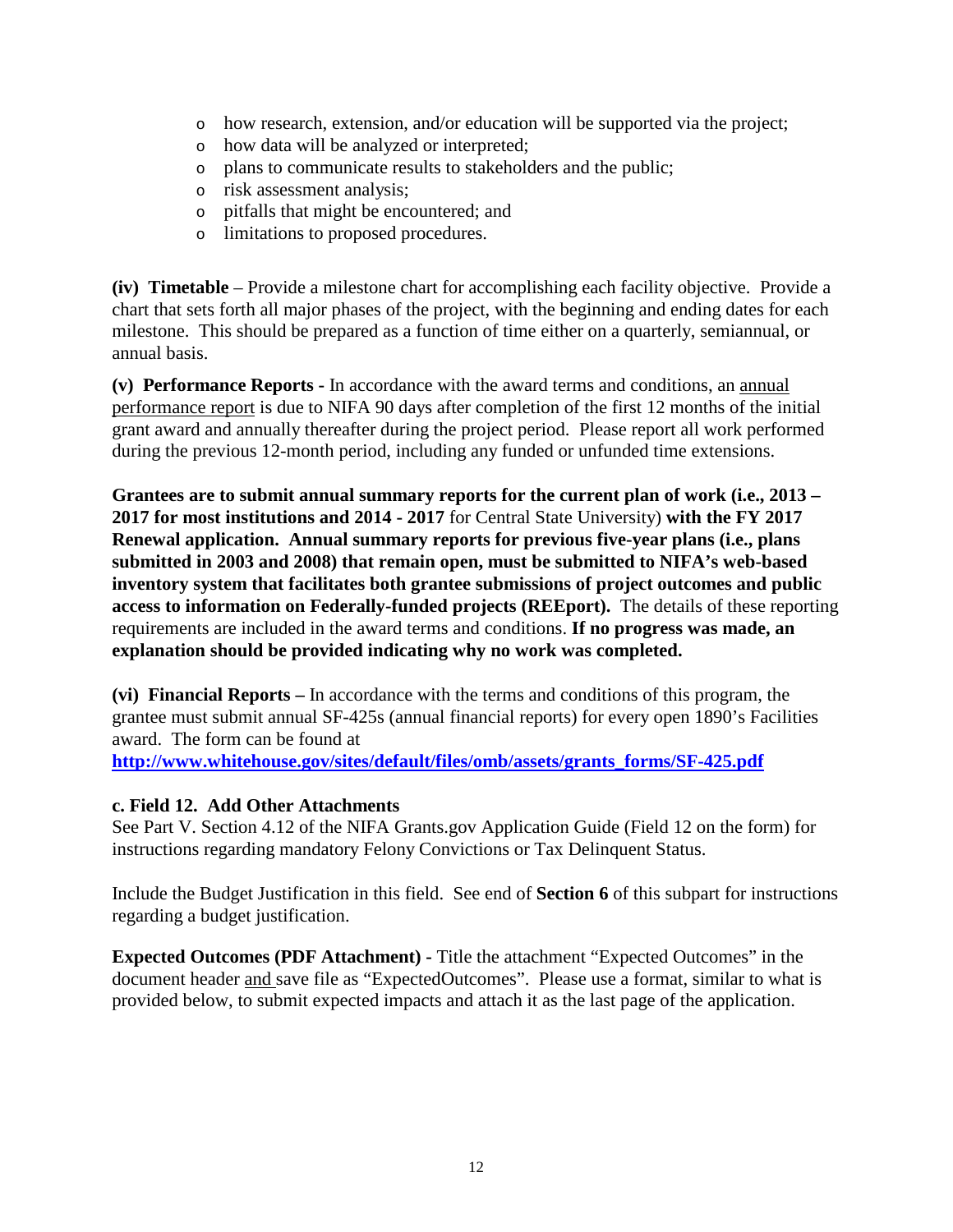## **Recommended Format for Submitting Expected Impacts**

| <b>Expected impacts during the three year period following the completion</b> | <b>Expected</b> |
|-------------------------------------------------------------------------------|-----------------|
| of the projects                                                               | <b>Number</b>   |
| Number of farmers/community members to be served, for example, provided with  |                 |
| training and/or new information regarding markets, technology, production     |                 |
| practices, etc.                                                               |                 |
| Number of underrepresented students to be supported                           |                 |
| Number of female students to be supported                                     |                 |
| Number of faculty to be supported                                             |                 |

## **4. R&R Senior/Key Person Profile (Expanded)**

Detailed information related to the questions on this form is available in Part V, 5 of the NIFA Grants.gov Application Guide. This section of the guide includes instructions about senior/key person profile requirements, and details about the biographical sketch and the current and pending support, including a link to a suggested template for the current and pending support.

**5. R&R Personal Data –** As noted in Part V, 6 of the NIFA Grants.gov Application Guide, the submission of this information is voluntary and is not a precondition of award. Part V.6 also notes the importance and use of the information.

## **6. SF 424C Budget**

The NIFA Grants.gov Application Guide contains instructions for the SF-424 R&R Budget, which is not part of this funding opportunity. Therefore, the instructions for that form are not to be followed. The budget for this funding opportunity is the SF-424C and the instructions for completing the form are included herein.

NIFA does not require matching support for this program and matching resources will not be factored into the review process as evaluation criteria.

## **Complete Budget Form SF-424C (Construction Programs) in accordance with the instructions provided. Please refer to Part II, Section A for the amount to request for additional funding. The form is available as part of the Application Package; and instructions are provided herein:**

Column a. - Enter the total estimated cost of each of the items listed on lines 1 through 16 (as applicable) under "COST CLASSIFICATION."

**NOTE:** This column is for costs associated with this application, not total project costs.

Line 1 - Enter estimated amounts needed to cover administrative expenses. Allowable legal costs are generally only those associated with the purchases of land which is allowable for Federal participation and certain services in support of construction of the project.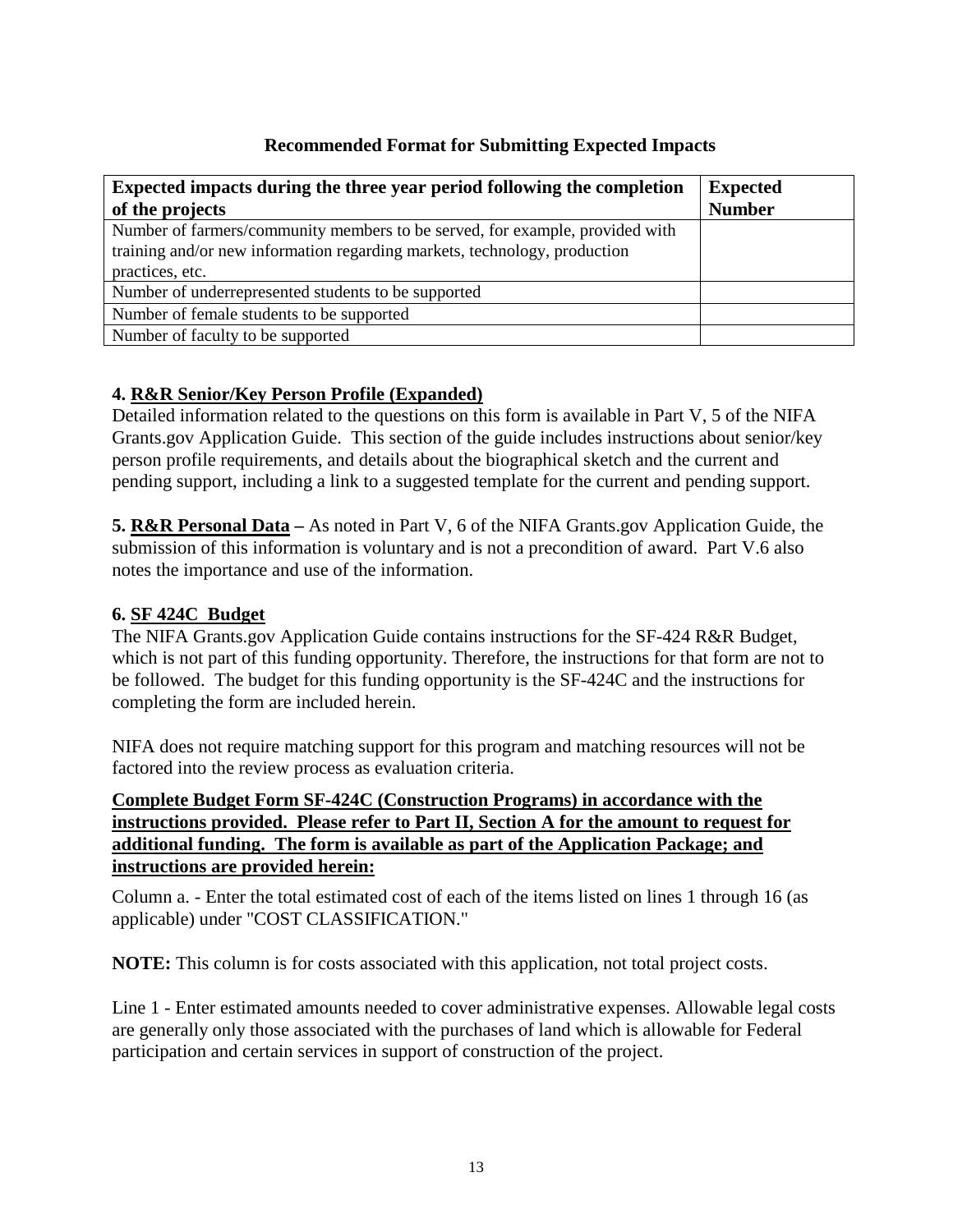Line 2 - Enter estimated site and right(s)-of-way acquisition costs (this includes purchase, lease, and/or easements).

Line 3 - Enter estimated costs related to relocation advisory assistance, replacement housing, and relocation payments to displaced persons and businesses, etc.

Line 4 - Enter estimated basic engineering fees related to construction (this includes start-up services and preparation of project performance work plan).

Line 5 - Enter estimated engineering costs, such as surveys, tests, soil borings, etc.

Line 6 - Enter estimated engineering inspection costs.

Line 7 - Enter estimated costs of site preparation and restoration which are not included in the basic construction contract.

Line 8 – Enter estimated costs for demolition and removal.

Line 9 - Enter estimated cost of the construction contract.

Line 10 - Enter estimated cost of office, shop, laboratory, safety equipment, etc. to be used at the facility, if such costs are not included in the construction contract.

Line 11 - Enter estimated miscellaneous costs.

Line 12 - Total of items 1 through 11.

Line 13 - Enter estimated contingency costs.

## **NOTE: Contingency costs should not exceed 2% of eligible project cost of construction.**

Line 14 - Enter the total of lines 12 and 13.

Line 15 - Enter estimated program income to be earned during the grant period, e.g., salvaged materials.

Line 16 - Subtract line 15 from line 14.

Line 17 - This block is for the computation of the Federal share. Multiply the total allowable project costs from line 16, column "c." by the Federal percentage share (this may be up to 100 percent; consult Federal agency for Federal percentage share) and enter the product on line 17.

Column. b.- Leave blank.

Column. c.- This is the net of lines 1 through 16 in columns "a." and "b."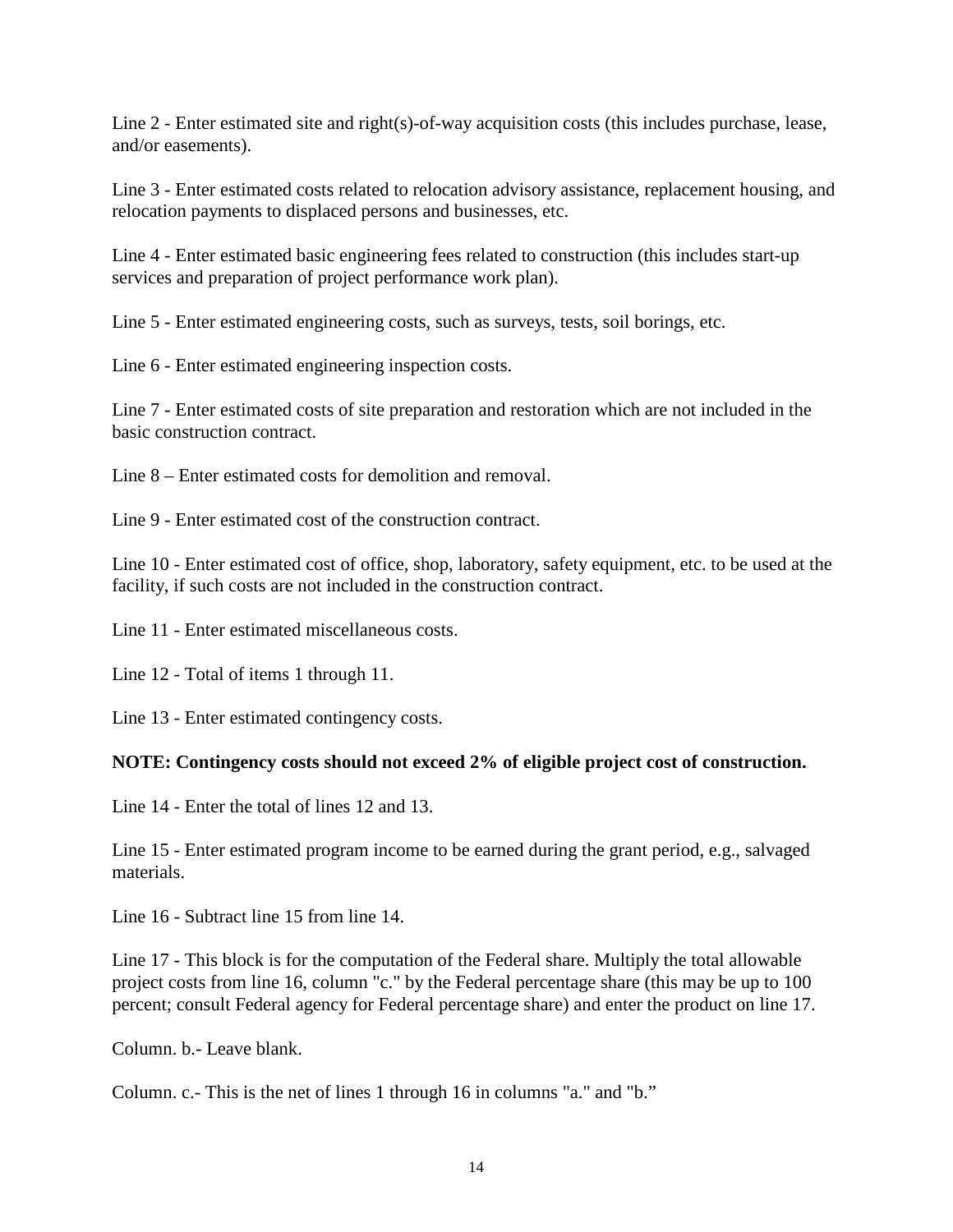**NOTE: Budget Justification:** A brief narrative justifying the budget needs to be provided in PDF format. The justification should be included as a supplement to the Budget Form (SF-424C). The Budget Justification should follow a standard spreadsheet format ('Budget Line Item'  $=$ row; 'Budget Year' and 'Cumulative Project' = columns) including a detailed, itemized breakdown of each of the line item categories reported on the SF-424C Budget form. This Budget Justification attachment provides a more detailed, itemized breakdown for each budget line item reported on the SF-424C Budget form (Include a description for each requested budget line item found on the SF-424C Budget form (i.e., total budget amount reported on the SF-424C Budget form should equal the total budget amount reported on the Budget Justification attachment). The Budget Justification is to be included in Field 12 – Other Attachments. See Part IV, B.3.c. of this RFA.

Discuss how the budget specifically supports the proposed project activities. Explain how lineitems such as land, structure, architectural budget and engineering fees, site work, etc., are necessary and reasonable to achieve project objectives. **Clearly demonstrate** that you have adhered to the Program Office allocation guidelines of 20% Research, 20% Teaching, 20% Extension. The remaining 40% may be allocated to Research, Teaching, and/or Extension projects, based on institutional needs.

## **7. Supplemental Information Form**

Detailed information related to the questions on this form is available in Part VI, 1 of the NIFA Grants.gov Application Guide.

- **a. Field 2. Program to which you are applying.** Enter the program code name (i.e., enter "**Section 1447 Facilities Grants**") and the program code (i.e., enter "**LS**"). Note that accurate entry of the program code is very important for proper and timely processing of an application.
- **b. Field 8. Conflict of Interest List**. See Part VI, 1.8 of the NIFA Grants.gov Application Guide for further instructions and a link to a suggested template.

## <span id="page-14-0"></span>**C. Submission Dates and Times**

We recommend that you conduct an administrative review of the application before submission of it via Grants.gov to ensure that it complies with all preparation instructions. An application checklist is included in Part VII of the NIFA Grants.gov Application Guide to assist with this review.

While you should use the checklist to check the application for completeness, the application should be checked for the following required item(s). The list includes:

- Expected Outcomes Table
- Project Timetables
- Felony Convictions or Tax Delinquent Status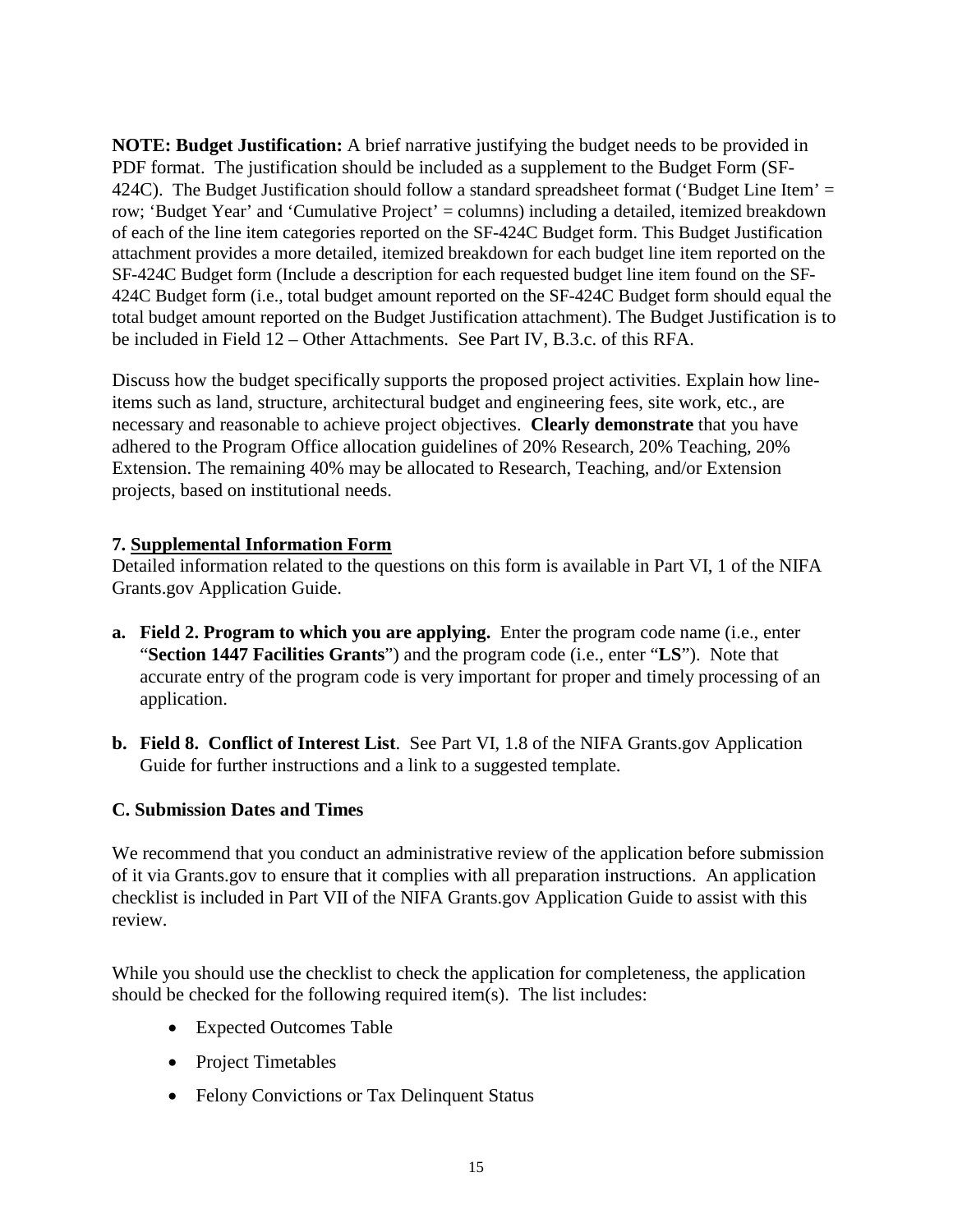- Progress Report for 2013 Plan of Work
- Current and Pending Support

This is not an exhaustive list of required items; it only serves to highlight items that may be overlooked.

## **Instructions for submitting an application are included in Part IV, Section 1.9 of the NIFA Grants.gov Application Guide.**

Applications must be received by Grants.gov by **5 p.m. Eastern Time on March 21, 2017**. Applications received after this deadline will normally not be considered for funding.

## **If you have trouble submitting an application to Grants.gov, you should FIRST contact the Grants.gov Help Desk to resolve any problems. Keep a record of any such correspondence. See Part IV. A for Grants.gov contact information.**

We send email correspondence to the AR regarding the status of submitted applications. We strongly encourage you to provide accurate email addresses, where designated, on the SF-424 R&R Application for Federal Assistance.

If the AR has not received correspondence **from NIFA** regarding a submitted application within 30 days of the established deadline, contact the Agency Contact identified in Part VII of the RFA and request the proposal number assigned to the application. **Failure to do so may result in the application not being considered for funding by the peer review panel. Once the application has been assigned a proposal number, you should cite this number on all future correspondence.**

# <span id="page-15-0"></span>**D. Funding Restrictions**

The obligation and expenditure of funds awarded under these grants are limited to equipment, land, buildings and other related costs which are or will be used in the administration and conduct of approved research, teaching and extension activities.

## **In accordance with NARETPA Section 1447 (e), funds provided for this program may not be used for the payment of any overhead costs of the eligible institutions.**

The research, teaching and extension programs must each receive at least 20 percent of the allocation in your institution's plan of work. The remaining 40 percent may be allocated based on institutional needs for research, teaching, and/or extension projects. However, if there are unique situations in your institution which warrant a deviation from these guidelines, we will consider requests for reallocation. Such reallocations must be justified by the submission of a situation statement which describes the research, teaching, and extension facilities needs in your institution and how previously available Federal funds were utilized. The situation statement should be inserted into the Project Narrative (Part IV, B.3.b.(i) - Statement of Need).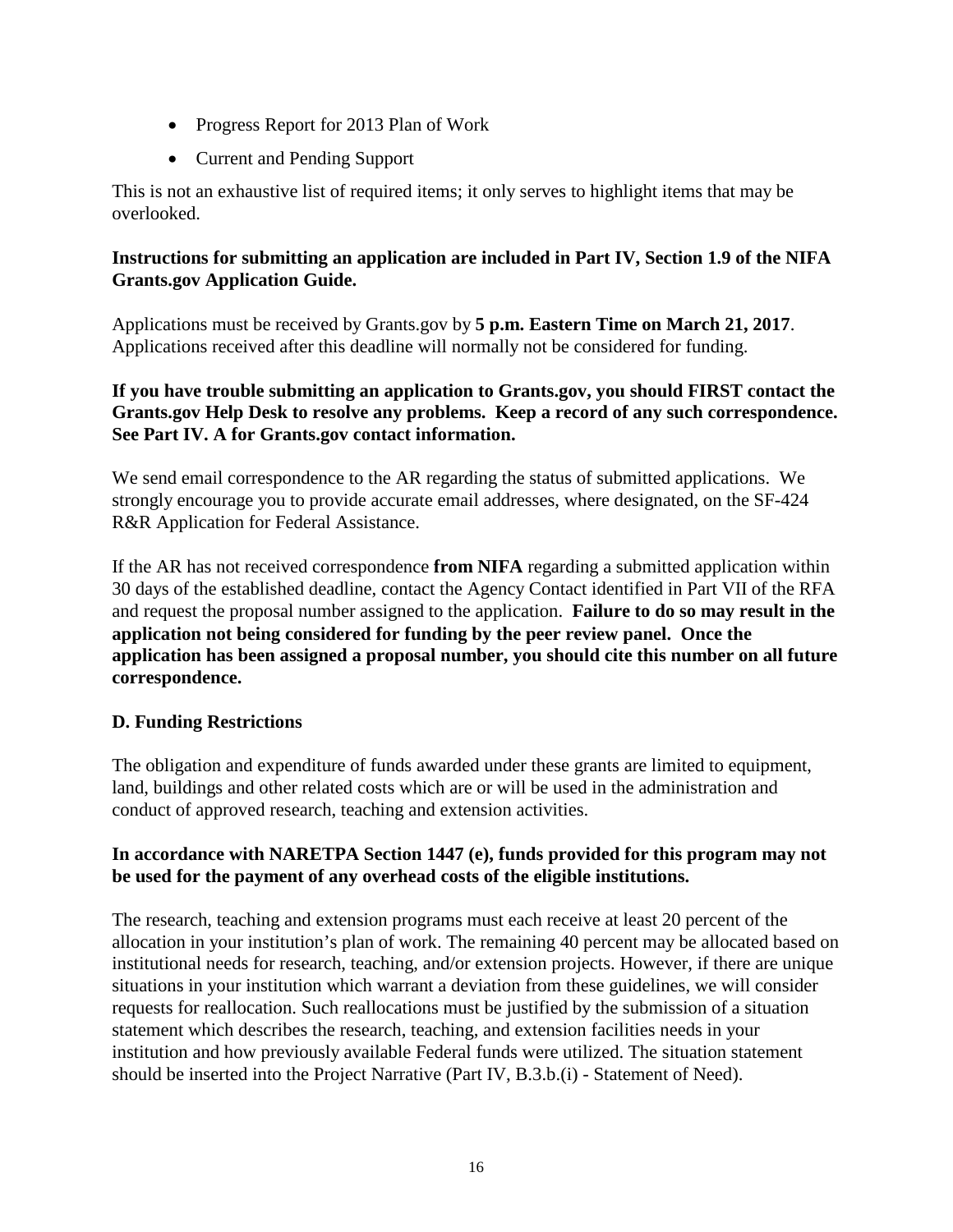#### <span id="page-16-0"></span>**E. Other Submission Requirements**

## **You should follow the submission requirements noted in Part IV, Section 1.9 in the document entitled "NIFA Grants.gov Application Guide."**

For information about the **status of a submitted application**, see Part III, Section 6 of the NIFA Grants.gov Application Guide.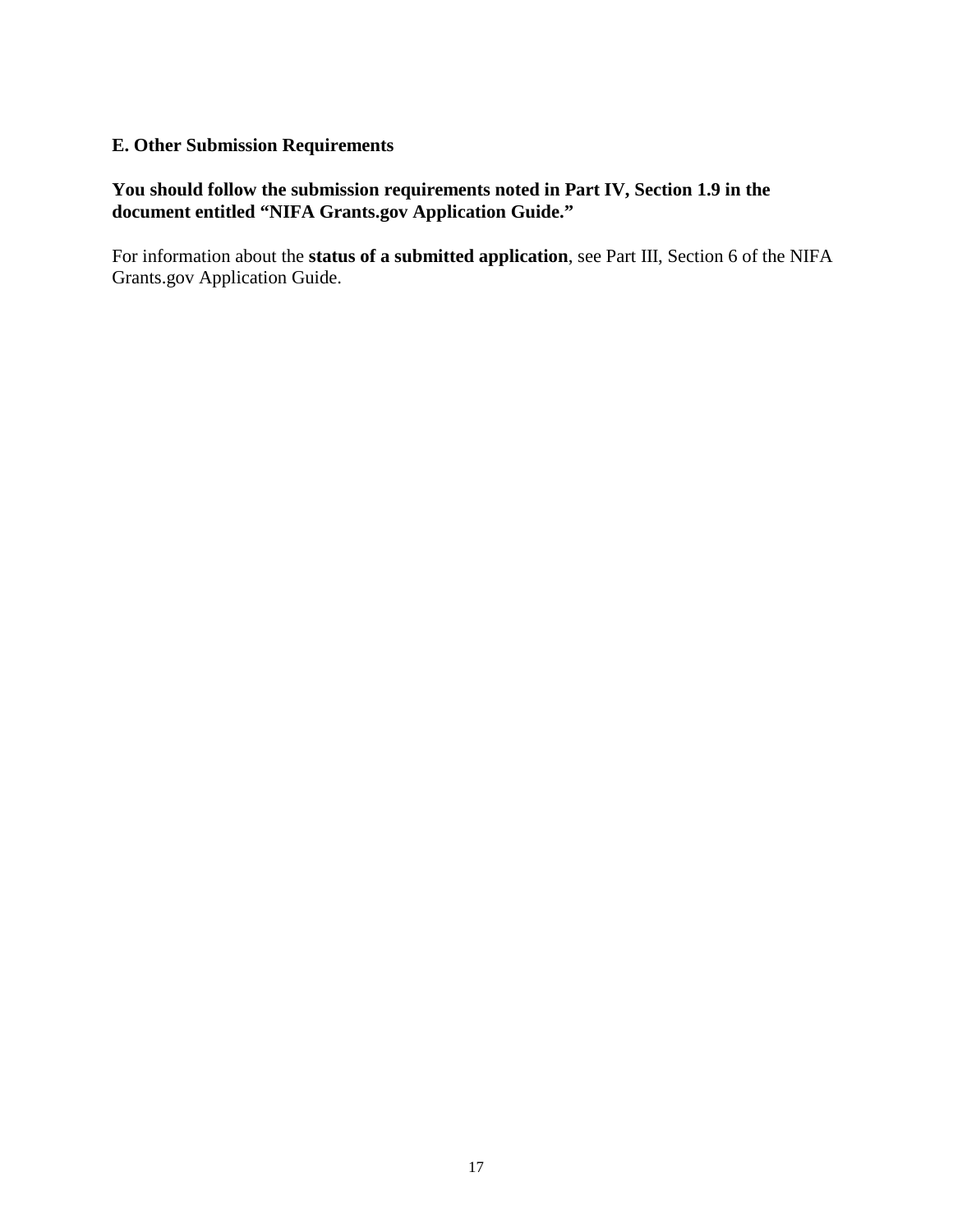# <span id="page-17-0"></span>**PART V—APPLICATION REVIEW REQUIREMENTS**

## <span id="page-17-1"></span>**A. General**

NIFA will evaluate each application in a two-part process. First, we screen each application to ensure that it meets the administrative requirements as set forth in this RFA. Second, a technical review panel will evaluate applications that meet the administrative requirements.

1890 FGP reserves the right to negotiate with the PD/PI and/or with the submitting organization or institution regarding project revisions (e.g., reductions in the scope of work, funding level, period, or method of support) prior to recommending any project for funding.

## <span id="page-17-2"></span>**B. Evaluation Criteria**

NIFA will use the evaluation criteria below to review applications submitted in response to this RFA:

#### **Statement of Need:**

According to the project narrative, a statement indicating the advantage that will be gained from the proposed construction, renovation, or acquisition of laboratory equipment is needed.

Are the objectives realistic or is the institution over-extending its capabilities?

Is the facility proposal linked to a realistic university planning effort for programs in the food and agricultural sciences?

**Note:** When addressing this criterion, refer to Part IV. B.3(b)(i) of this RFA**.**

#### **Procedures:**

Does the proposal provide a step-by-step description of the proposed design construction, renovation, and/or acquisition activity?

Are there detailed descriptions of the procedures that will be used in accomplishing project goals in the sequence in which you plan to carry them out?

**Note:** When addressing this criterion, refer to Part IV. B.3(b)(iii) of this RFA.

#### **Budget:**

Are the anticipated costs allowable, reasonable and necessary?

Has an appropriate justification been provided for each particular budget item?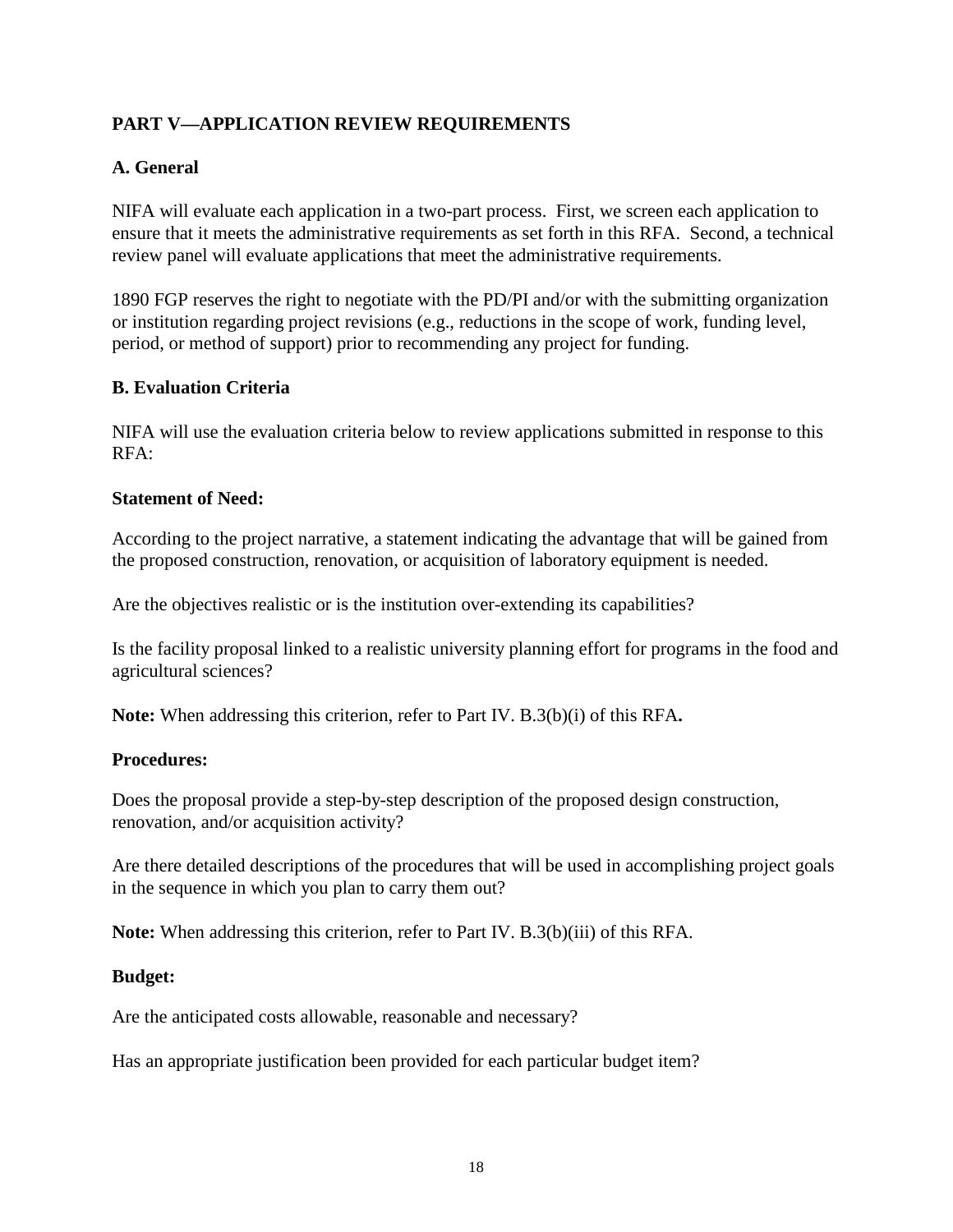The research, teaching and extension programs must each receive at least 20 percent of the allocation in your institution's plan of work. The remaining 40 percent may be allocated based on institutional needs for research, teaching, or extension. Is the budget consistent with the above Program Office allocation guidelines? If a deviation from the required allocation was requested, does the justification adequately demonstrate a need for the deviation?

Is the budget linked to an overall strategic planning process?

## **Timetable:**

Is the time frame realistic for the work proposed?

Does the timeline demonstrate targeted milestones to allow assessment of progress?

Does the timeline provide for contingencies or strategies for dealing with unscheduled delays?

Do the progress reports indicate adequate progress on current projects?

**Note:** A clearly detailed timeline must be included.

## <span id="page-18-0"></span>**C. Conflicts of Interest and Confidentiality**

During the peer evaluation process, we take extreme care to prevent any actual or perceived conflicts of interest that may impact review or evaluation. See http://www.nifa.usda.gov/business/competitive peer review.html for further information about conflicts of interest and confidentiality as related to the peer review process.

## <span id="page-18-1"></span>**D. Organizational Management Information**

Specific management information relating to an applicant shall be submitted one-time, with updates on an as-needed basis. This requirement is part of the responsibility determined prior to the award of a grant identified under this RFA, if such information has not been provided previously under this or another NIFA program. We will provide you copies of forms recommended for use in fulfilling these requirements as part of the pre-award process. Although an applicant may be eligible based on its status as one of these entities, there are factors that may exclude an applicant from receiving federal financial and nonfinancial assistance and benefits under this program (e.g., debarment or suspension of an individual involved or a determination that an applicant is not responsible based on submitted organizational management information).

## <span id="page-18-2"></span>**E. Application Disposition**

An application may be withdrawn at any time before a final funding decision is made regarding the application. Each application that is not selected for funding, including those that are withdrawn, will be retained by the 1890 FGP for a period of three years.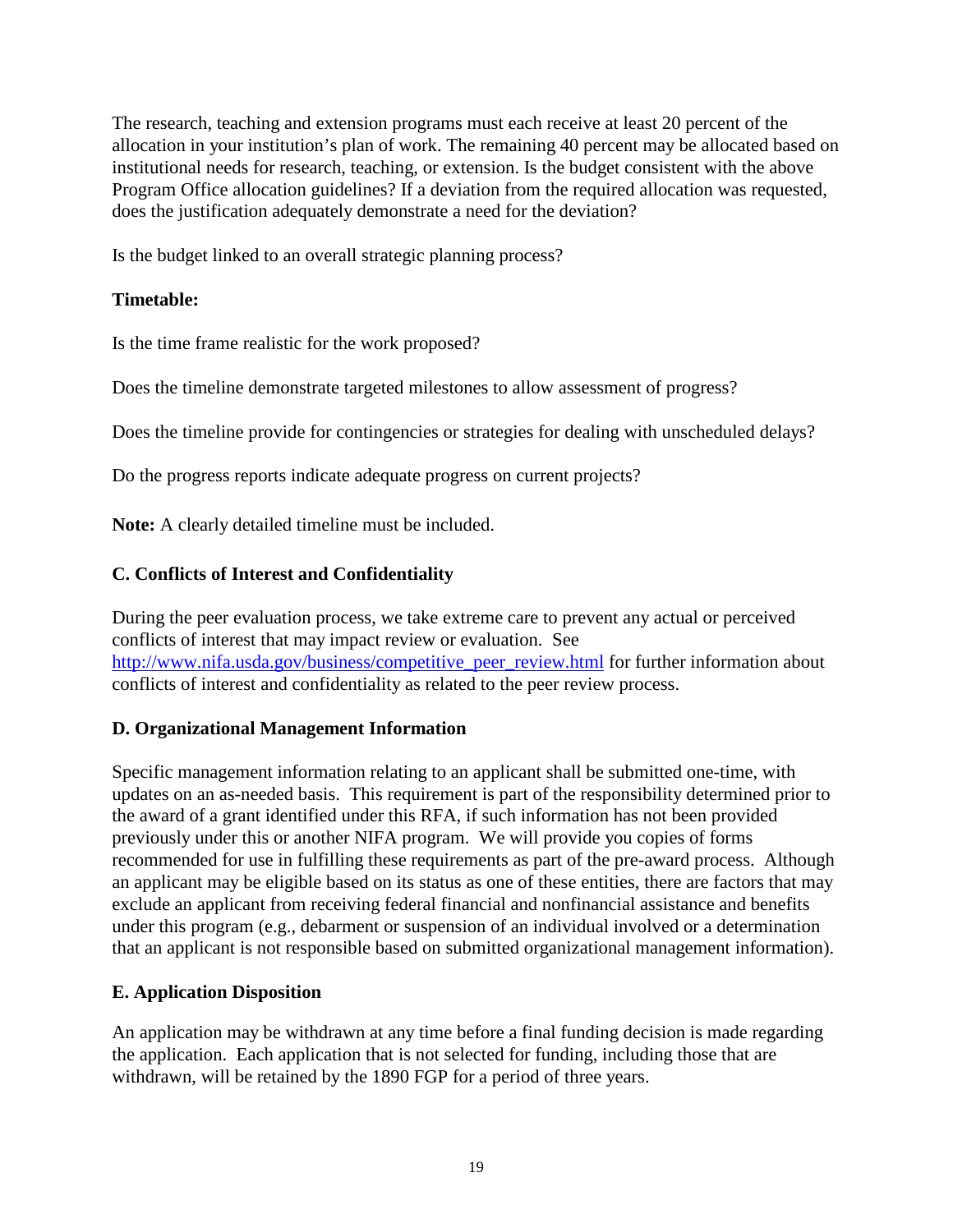# <span id="page-19-0"></span>**PART VI—AWARD ADMINISTRATION**

## <span id="page-19-1"></span>**A. General**

Within the limit of funds available for such purpose, the NIFA awarding official shall make grants to those responsible, eligible applicants whose applications are judged most meritorious under the procedures set forth in this RFA. The date specified by the NIFA awarding official as the effective date of the grant shall be no later than September 30 of the federal fiscal year in which the project is approved for support and funds are appropriated for such purpose, unless otherwise permitted by law. The project need not be initiated on the grant effective date, but as soon thereafter as practical so that project goals may be attained within the funded project period. All funds granted by NIFA under this RFA may be used only for the purpose for which they are granted in accordance with the approved application and budget, regulations, terms and conditions of the award, applicable federal cost principles, USDA assistance regulations, and NIFA General Awards Administration Provisions at 7 CFR part 3430, subparts A through E.

## <span id="page-19-2"></span>**B. Award Notice**

The award document will provide pertinent instructions and information including, at a minimum, the information described in [2 CFR 200.210.](http://www.ecfr.gov/cgi-bin/text-idx?SID=70b44cfc44976f4a7742464f7cfbb37e&mc=true&node=se2.1.200_1210&rgn=div8)

See<http://www.nifa.usda.gov/business/awards/awardterms.html> to view current NIFA award terms and conditions.

## <span id="page-19-3"></span>**C. Administrative and National Policy Requirements**

Several federal statutes and regulations apply to grant applications considered for review and to project grants awarded under this program. These may include, but are not limited to, the ones listed on the NIFA web page – [http://nifa.usda.gov/federal-regulations.](http://nifa.usda.gov/federal-regulations)

NIFA Federal Assistance Policy Guide**—**a compendium of basic NIFA policies and procedures that apply to all NIFA awards, unless there are statutory, regulatory, or award-specific requirements to the contrary—is available at [http://nifa.usda.gov/policy-guide.](http://nifa.usda.gov/policy-guide)

## <span id="page-19-4"></span>**D. Expected Program Outputs and Reporting Requirements**

The output and reporting requirements are included in the award terms and conditions (see <http://www.nifa.usda.gov/business/awards/awardterms.html> for information about NIFA award terms). If there are any program or award-specific award terms, those, if any, will be identified in the award.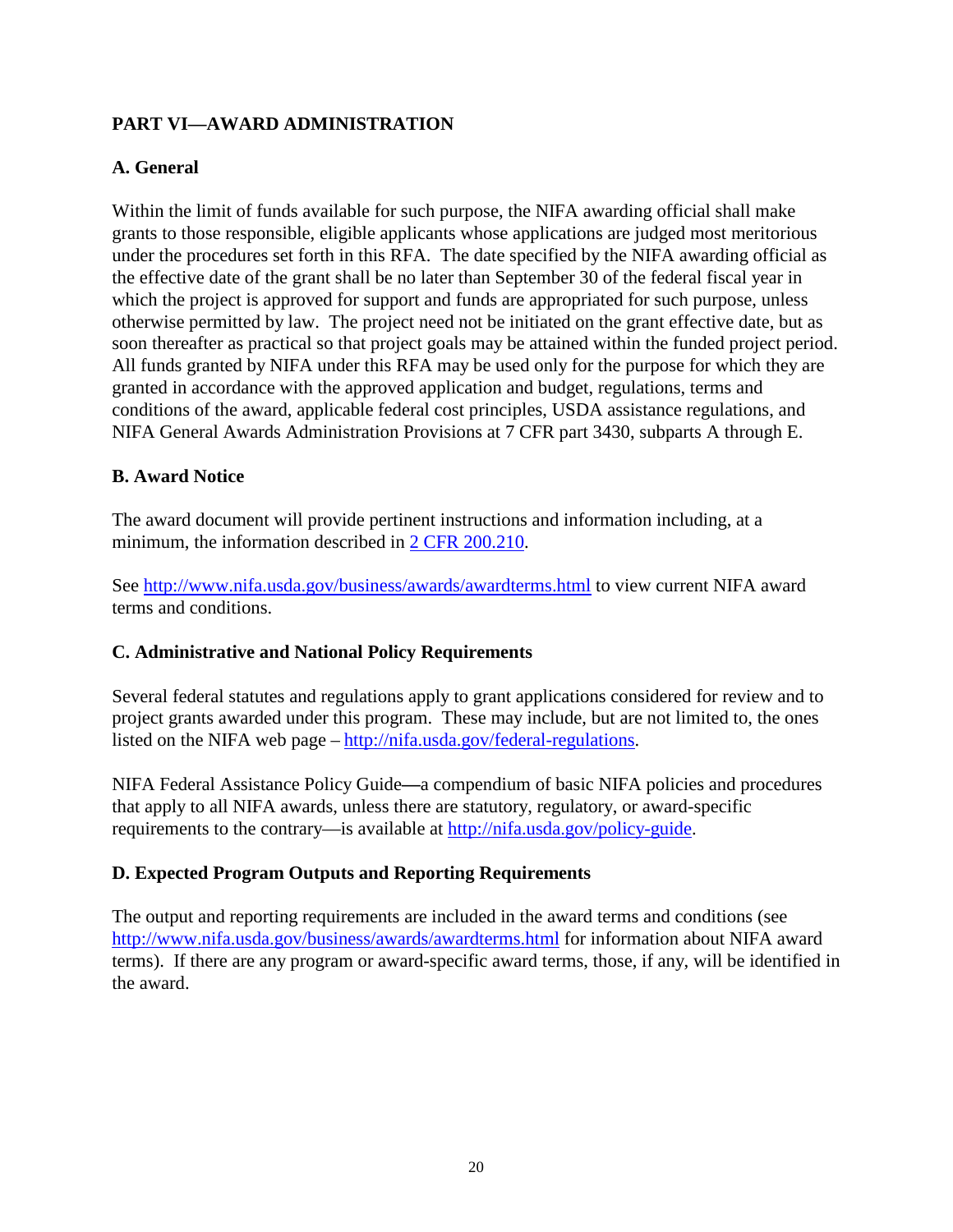## **In addition, the following reports are required for the 1890 Facilities Grants Program:**

## **1) Performance Reports:**

Awardees of Federal funds are responsible for monitoring day-to-day project performance to ensure that project goals and performance schedules are met, contain costs, and accurately report progress to NIFA. An annual performance report is due in NIFA 90 days after completion of the first 12 months of the initial grant award and annually thereafter during the project period. Please report all work performed during the previous 12-month period, including any funded or unfunded time extensions. Submit your annual summary report for the current five-year plan (i.e., 2013 – 2017) with your FY 2017 Renewal application. Annual summary reports for previous five-year plans (i.e., plans submitted in 2008, 2003, etc.) that remain open, must be submitted to NIFA's web-based inventory system that facilitates both grantee submissions of project outcomes and public access to information on Federally-funded projects (REEport). The details of these reporting requirements are included in the award terms and conditions. Further, the performance report **should not exceed five (5) pages** in length and shall include the following information:

- A comparison of actual accomplishments against the goals and/or objectives established for the facilities program during the reporting period, including relevant percentage-ofcompletion data and a computation of square footage costs for all projects undertaken;
- The reason for inability to achieve goals if approved goals were not met;
- Include additional pertinent information including for example, analysis and explanation of cost overruns or unexpectedly high unit costs. Report and explain any favorable or adverse conditions, changes, or situations which are expected to impact the scope, size, cost, or completion schedule for the project, along with a discussion of proposed or actual actions taken by your institution to resolve any problems encountered;
- In subsequent years, if the proposal represents any changes to your approved plan of work, please provide a description of, and justification for, the change so that our records can be updated;
- A summary of activities to be undertaken during the next 12-month period;
- A listing of architectural, engineering, and construction contracts entered into **during this reporting period only** for each program component in the following format:

| <b>Program Component</b> | <b>Name of</b><br><b>Contractor</b> | <b>Proposed</b><br>Amount | <b>Date Approved</b><br>by NIFA |
|--------------------------|-------------------------------------|---------------------------|---------------------------------|
| a.                       |                                     |                           |                                 |
| b.                       |                                     |                           |                                 |
|                          |                                     |                           |                                 |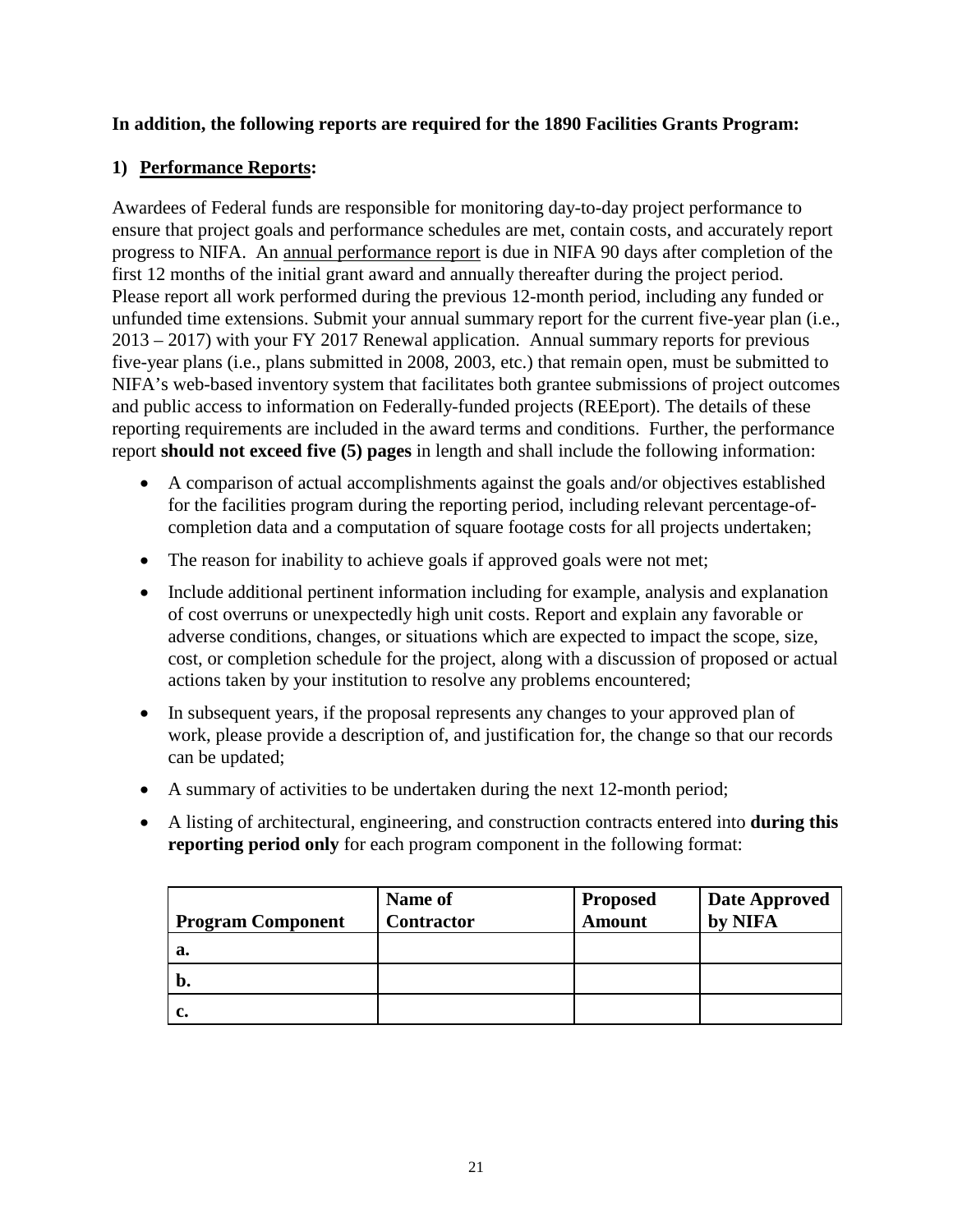• A detailed breakdown of *all project* costs incurred to date (cumulative), in the following format:

| <b>Cost Item</b> | <b>Federal Share</b> | <b>Non-Federal Share</b><br>(if applicable) |
|------------------|----------------------|---------------------------------------------|
|                  |                      |                                             |
|                  |                      |                                             |
|                  |                      |                                             |

## **2) Additional Performance Report Emphasis:**

Additionally, performance reports should include the following:

- A. New Facilities Constructed:
	- 1. Facility Name, Cost, Square Footage, and Funds Leveraged, if any
	- 2. Facility Uses for Teaching, Research and Extension
	- 3. Narrative of Programs Supported and Emphasis Areas
	- 4. Photographs
- B. Final Building Inspection or Occupancy Permit Facilities Renovated
	- 1. Facility Name, cost
	- 2. Facility Uses for Teaching, Research, and Extension
	- 3. Narrative of Programs Supported and Emphasis Areas
	- 4. Photographs
- C. Major Land Purchases
	- 1. Size and Cost
	- 2. Facility Uses for Teaching, Research, and Extension
	- 3. Photographs of Any Farm Activities
- D. Provide a listing of Major Laboratories, All Equipment (including Farm) and Miscellaneous.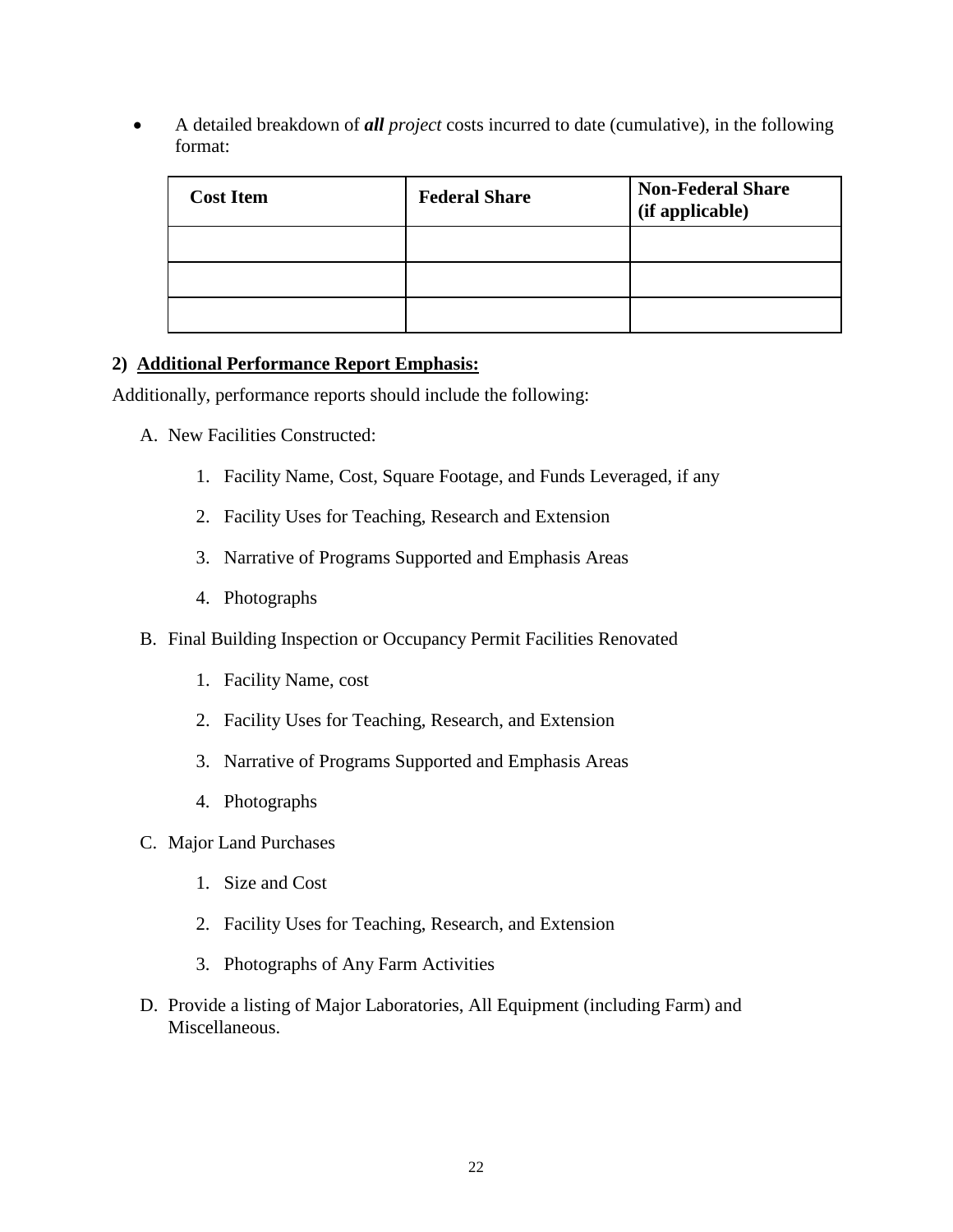# E. Impact

1. Describe how the facilities program for FY 2016 impacted the programs in food, agricultural, and human sciences (Teaching, Research, and Extension).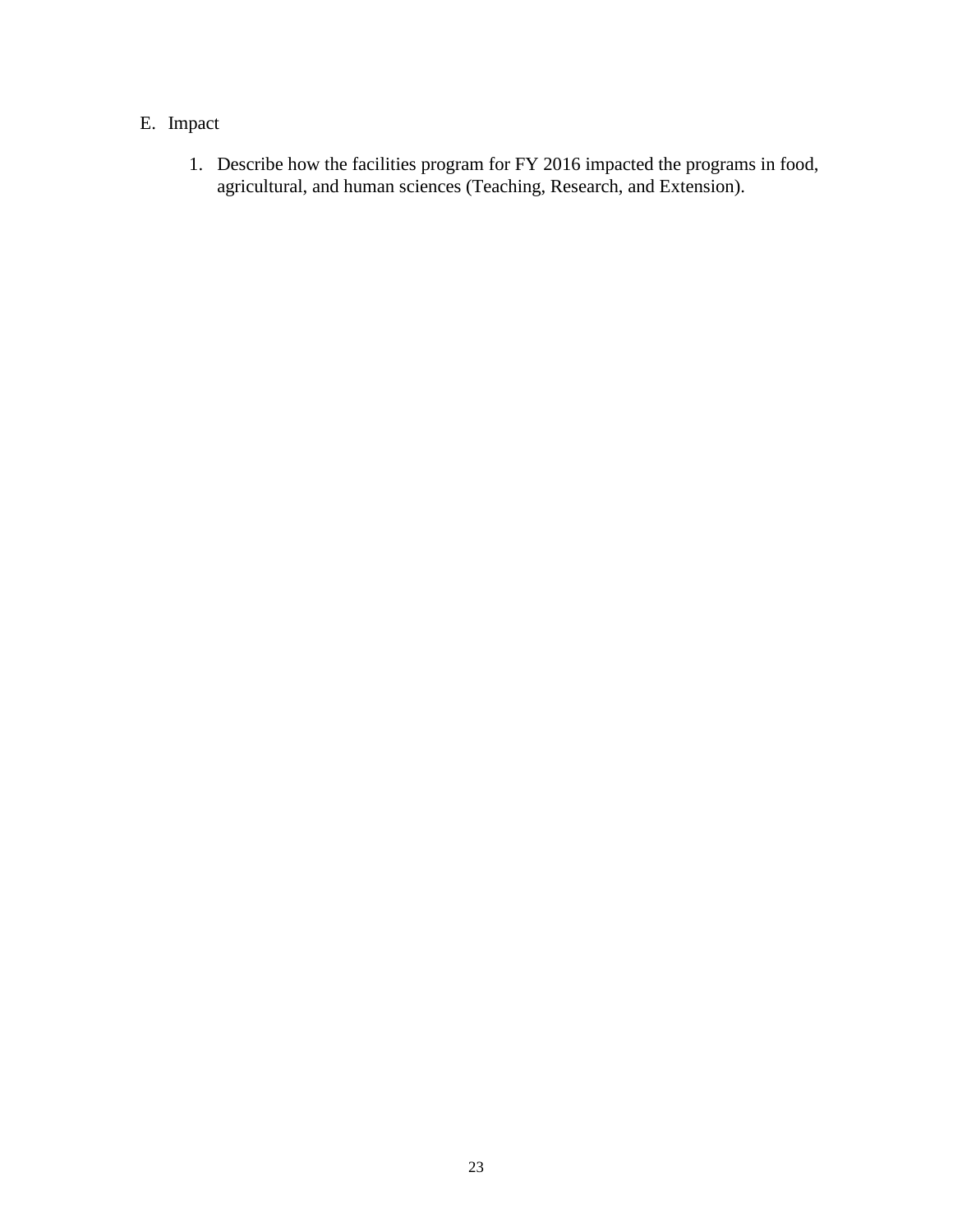## <span id="page-23-0"></span>**PART VII—AGENCY CONTACTS**

Applicants and other interested parties are encouraged to contact:

#### **Programmatic Contact:**

Edwin Lewis, Ph.D. National Program Leader Division of Community and Education Institute of Youth, Family and Community Location: 4341 Waterfront Centre [Full Address and Directions](http://www.csrees.usda.gov/about/visit.html) Phone: (202) 690-4565 Fax: (202) 720-2030 E-mail: [elewis@nifa.usda.gov](mailto:elewis@nifa.usda.gov)

#### **Administrative/Business Contact:**

Adriene Woodin Branch Chief Awards Management Branch II Location: 2182 Waterfront Centre [Full Address and Directions](http://www.csrees.usda.gov/about/visit.html) Phone: (202) 401-4320 Fax (202) 401-1804 Email: [awoodin@nifa.usda.gov](mailto:awoodin@nifa.usda.gov)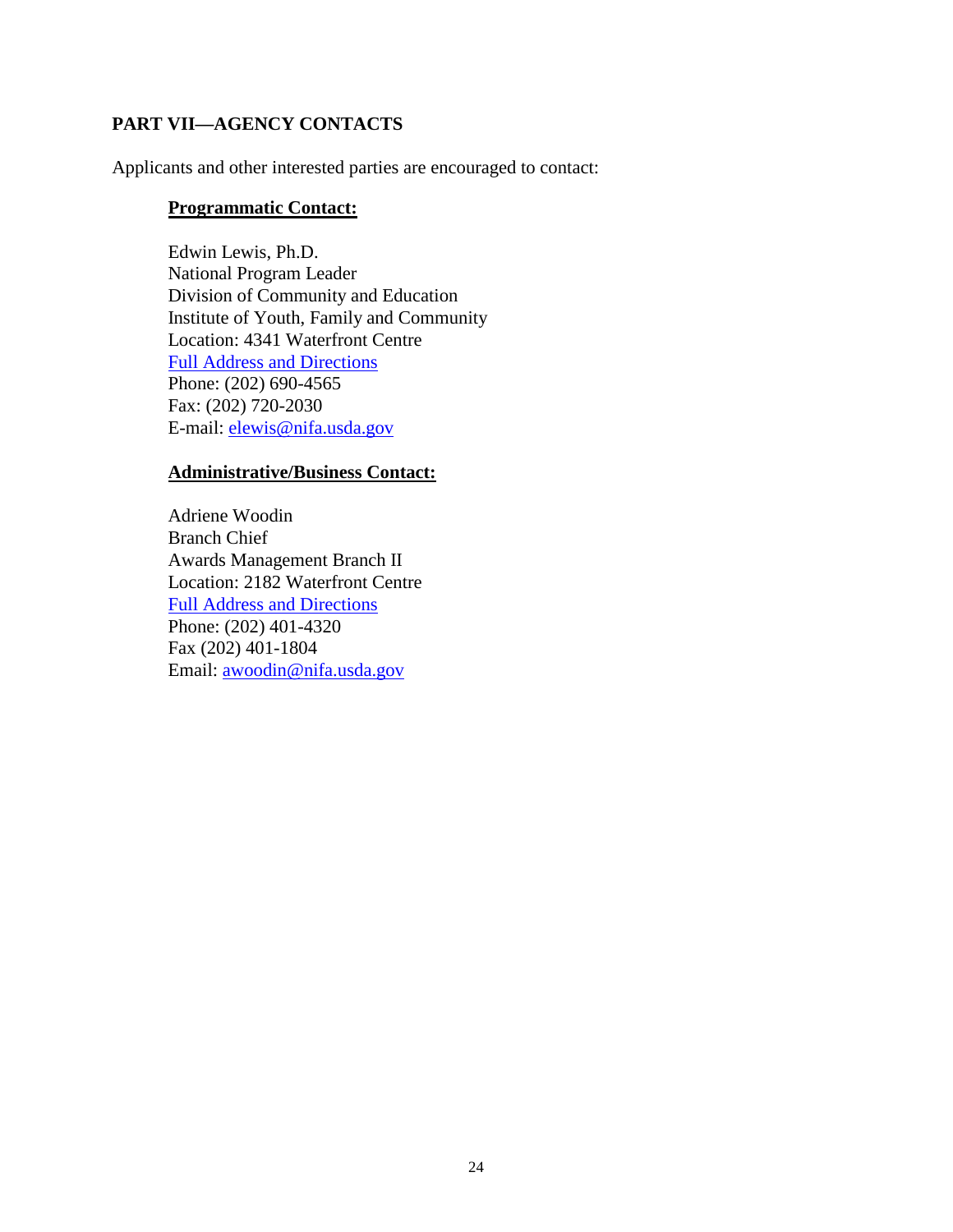# <span id="page-24-0"></span>**PART VIII—OTHER INFORMATION**

#### <span id="page-24-1"></span>**A. Use of Funds; Changes**

#### **1. Delegation of Fiscal Responsibility**

Unless the terms and conditions of the award state otherwise, awardees may not in whole or in part delegate or transfer to another person, institution, or organization the responsibility for use or expenditure of award funds.

#### **2. Changes in Budget or Project Plans**

In accordance with [2 CFR 200.308,](http://www.ecfr.gov/cgi-bin/text-idx?SID=3af89506559b05297e7d0334cb283e24&mc=true&node=se2.1.200_1308&rgn=div8) awardees must request prior approval from NIFA for the following program or budget-related reasons:

- (i) Change in the scope or the objective of the project or program (even if there is no associated budget revision requiring prior written approval).
- (ii) Change in a key person specified in the application or the federal award.
- (iii) The disengagement from the project for more than three months, or a 25 percent reduction in time devoted to the project, by the approved project director or principal investigator.
- (iv) The inclusion, unless waived by the federal awarding agency, of costs that require prior approval in accordance with 2 CFR 200 Subpart E—Cost Principles of this part or 45 CFR Part 75 Appendix IX, "Principles for Determining Costs Applicable to Research and Development under Awards and Contracts with Hospitals," or 48 CFR Part 31, "Contract Cost Principles and Procedures," as applicable.
- (v) The transfer of funds budgeted for participant support costs as defined in §200.75 Participant support costs to other categories of expense.
- (vi) Unless described in the application and funded in the approved federal awards, the subawarding, transferring or contracting out of any work under a federal award, including fixed amount subawards as described in §200.332 Fixed amount subawards. This provision does not apply to the acquisition of supplies, material, equipment, or general support services.
- (vii) Changes in the approved cost-sharing or matching provided by the non-federal entity.
- (viii) The need arises for additional federal funds to complete the project.

The awardee will be subject to the terms and conditions identified in the award. See <http://www.nifa.usda.gov/business/awards/awardterms.html> for information about NIFA award terms.

## <span id="page-24-2"></span>**B. Confidential Aspects of Applications and Awards**

When an application results in an award, it becomes a part of the record of NIFA transactions, available to the public upon specific request. Information that the Secretary of Agriculture